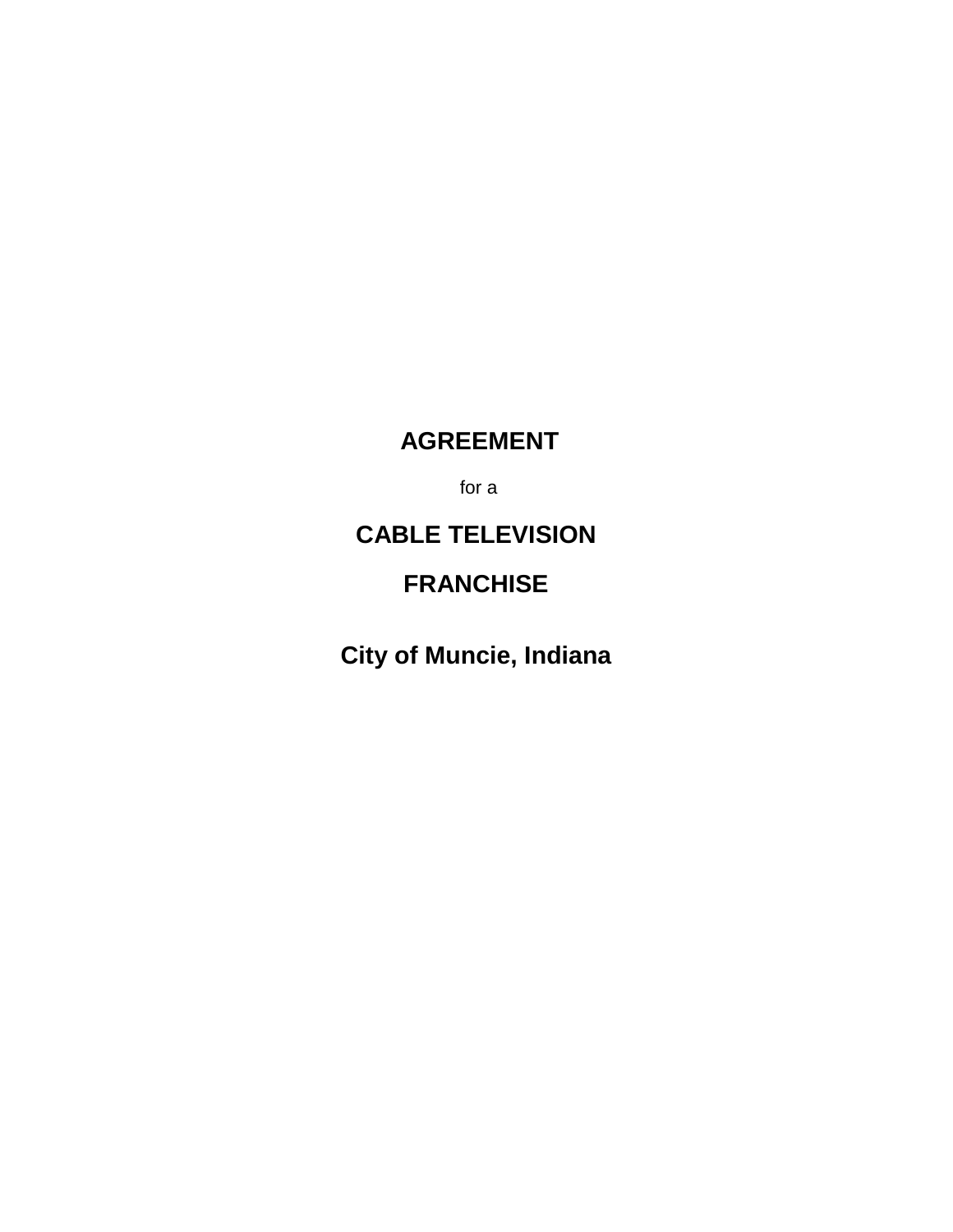## FRANCHISE AGREEMENT

| <b>Definition of Terms</b>                        | p.   |       |
|---------------------------------------------------|------|-------|
| <b>Grant of Authority</b>                         | p.   | 4     |
| The System                                        | p.   | - 5   |
| <b>Service Obligations</b>                        | p. 6 |       |
| <b>Access Channels</b>                            | p. 8 |       |
| Fees and Charges to Customers                     | p. 9 |       |
| Customer Service Standards; Customer Bills;       |      |       |
| and Privacy Protection                            |      | p. 10 |
| Oversight and Regulation by Franchising Authority | p.   | 11    |
| Insurance and Indemnity                           | p.   | 12    |
| <b>System Description and Service</b>             | p.   | 12    |
| <b>Enforcement and Termination of Franchise</b>   | p.   | 13    |
| <b>Miscellaneous Provisions</b>                   | p.   | 16    |
| <b>Educational Access Channel Policy</b>          | p.   | 19    |
| PEG Access Equipment to be Purchased              |      |       |
| by the Grantee                                    | p.   | 21    |
|                                                   |      |       |

#### FRANCHISE AGREEMENT

This Franchise Agreement (hereinafter, the "Agreement" or "Franchise Agreement") is made between the City of Muncie, Indiana (hereinafter, "Franchising Authority") and Comcast of Muncie (hereinafter, the "Grantee").

The City of Muncie, having determined that the financial, legal, and technical ability of the Grantee is reasonably sufficient to provide services, facilities, and equipment necessary to meet the future cable-related needs of the community, desires to enter into this Franchise Agreement with the Grantee for the construction and operation of a cable system on the terms and conditions set forth herein.

#### SECTION I

#### Definition of Terms

1.1 Terms. For the purpose of this Franchise Agreement, the following terms, phrases, words, and abbreviations shall have the meanings ascribed to them below. When not inconsistent with the context, words used in the present tense include the future tense, words in the plural include the singular, and words in the singular include the plural. Any term not defined herein shall have the meaning assigned to such term in the Cable Act.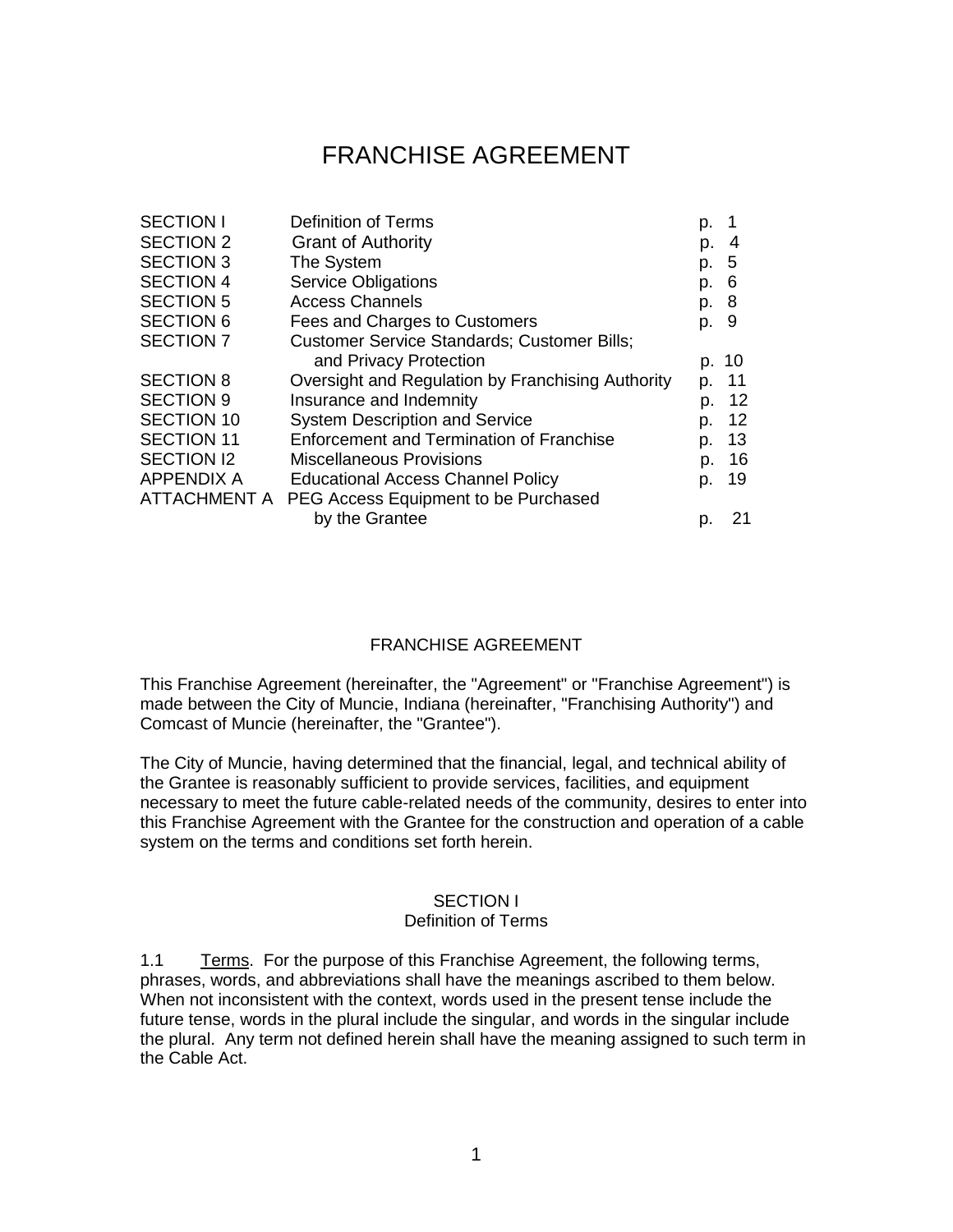"Basic Service Tier" means the tier of service which includes the retransmission of local television broadcast signals in the Indianapolis, Indiana television market, "PEG Channels," and home shopping channels, as defined by the Federal Communications Commission in Section 623(b)(7) of the Communications Act.

 "Broadband Service" refers to a two-way high bandwidth cable infrastructure, such as hybrid fiber coax (HFC), capable of handling a minimum bandpass of 750 MHz, and allowing for integrated services such as video, and data traffic.

"Cable Act" means Title VI of the Communications Act of 1934 as amended from time to time, 47 U.S.C. Sections 521 et seq.

"Cable Service" means: (A) the one-way transmission to Customers of (i) video programming, or (ii) other programming service, and (B) Customer interaction, if any, which is required for the selection or use of such video programming or other programming service.

"Cable System" means a facility, consisting of a set of closed transmission paths and associated signal generation, reception, and control equipment that is designed to provide Cable Service which includes video programming and which is provided to multiple Customers within a community, but such term does not include (A) a facility that serves only to retransmit the television signals of one or more television broadcast stations; (B) a facility that serves Customers without using any public right-of-way; (C) a facility of a common carrier which is subject, in whole or in part, to the provisions of Title II of the Cable Act, except that such facility shall be considered a Cable System (other than for purposes of Section 621 (c)) to the extent such facility is used in the transmission of video programming directly to Customers, unless the extent of such use is solely to provide interactive on-demand service; (D) an open video system that complies with Section 653 of the Cable Act; or (E) any facilities of any electric utility used solely for operating its electric utility systems.

"Customer" means a Person or user of the Cable System who lawfully receives Cable Service therefrom with the Grantee's expressed permission.

"Effective Date" means March 1, 2002.

"Expanded Basic Tier," means the tier of service which is composed of those channels, other than the "Basic Service Tier," which are offered as a group at a flat, monthly service rate.

"FCC" means the Federal Communications Commission or successor governmental entity thereto.

"Franchise" means the initial authorization, or renewal thereof, issued by the Franchising Authority, whether such authorization is designated as a franchise, permit, license, resolution, contract, certificate, ordinance or otherwise, which authorizes construction and operation of the Cable System.

"Franchise Agreement" or "Agreement" shall have the meaning set forth in the preamble hereof.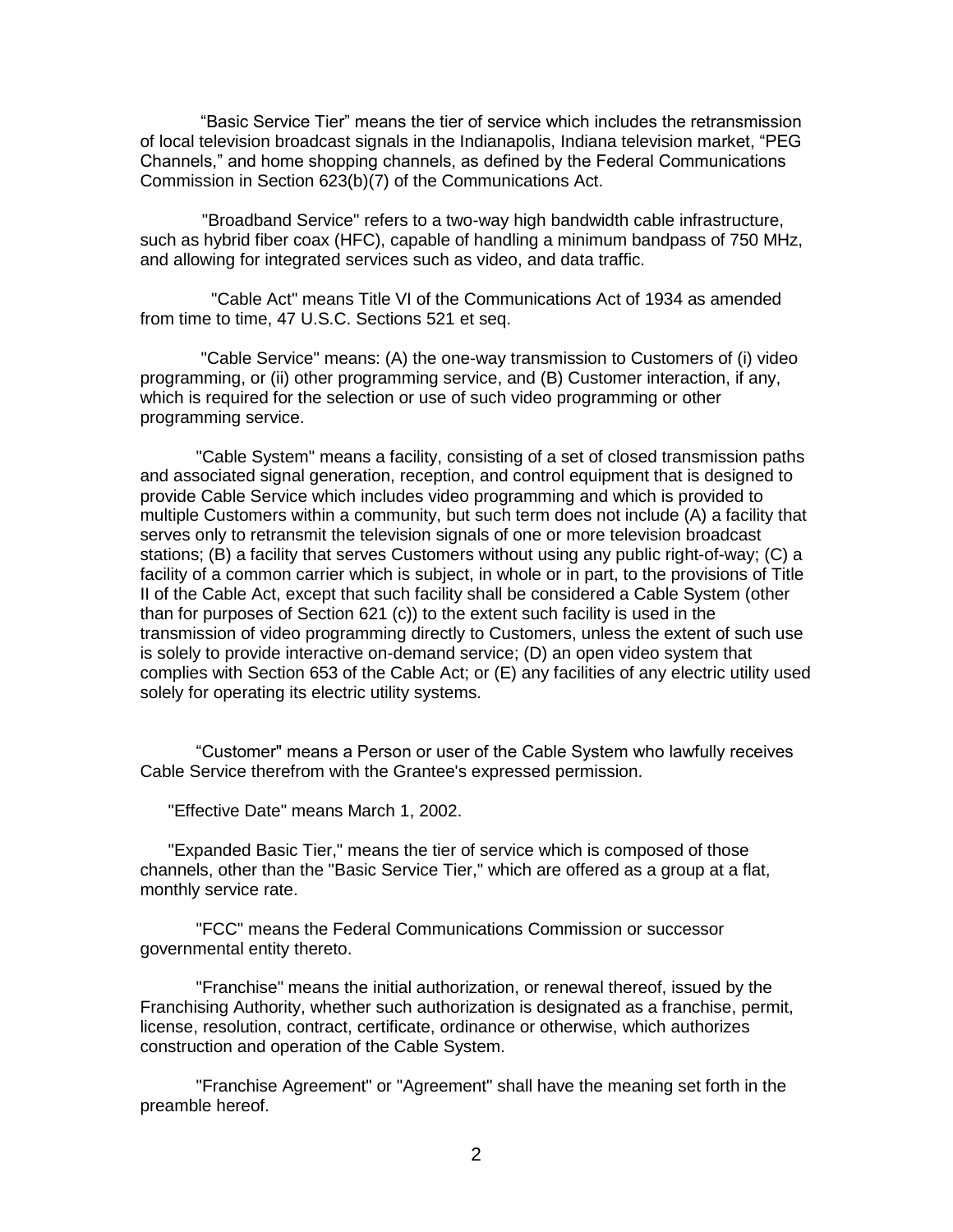"Franchise Area" means the legal boundaries of the City of Muncie as of the Effective Date, and shall also include any subsequent additions thereto, by annexation or other legal mean.

"Franchising Authority," means the City of Muncie or the lawful successor, transferee, designee, or assignee thereof.

"Grantee" shall have the meaning set forth in the preamble hereof.

"Gross Revenue" means any and all gross receipts actually received from the provision of Cable Service over the Cable System within the Franchise Area. "Gross Revenue" shall include monthly basic, premium and pay-per-view service fees, installation fees, and converter rental fees. It shall not include bad debt or any taxes imposed and/or assessed by law on Customers that the Grantee collects and pays in full to the applicable authority.

"Internet Access" refers to broadband service of a capacity, speed and quality no less than that provided to subscribers to Comcast's residential Internet access service.

"Migrated Product" means any program source which has been previously designated a "Premium" channel or "New Product" channel and has its status changed, for example, to that of a "Basic Tier" or "Expanded Basic Tier," or vice-versa.

"Muncie Cable Television Commission" is the duly appointed administrative body representing the interests of the City of Muncie, Indiana**.**

"New Product " means any program source which has not been previously carried by the Muncie system but which has been added to the Grantee's offerings.

"PEG Channels" refers to the Public, Educational and Governmental access channels as defined by the FCC.

"Person" means any natural person or any association, firm, partnership, joint venture, corporation, or other legally recognized entity, whether for-profit or not-for profit, but shall not mean the Franchising Authority.

"Premium Tier" is that group of program sources for which a "per channel" or "per program" fee is added to a subscriber's monthly bill as defined by the FCC.

"Promote" shall mean the insertion of short announcements (of one minute or less duration) into natural breaks in the programming of all PEG channels. These promotional announcements shall be limited to promoting future programming on a PEG channel and/or to promoting future civic and educational meetings and activities. The production and delivery of said announcements to the Grantee shall be the responsibility of the entity desirous of the promotion. The Grantee shall endeavor to insert the promotional announcements in a pattern, and with the frequency, which emulates contemporary commercial broadcasting practices.

"Public Way" shall mean the surface of, and the space above and below, any public street, highway, freeway, bridge, land path, alley, court, boulevard, sidewalk, way,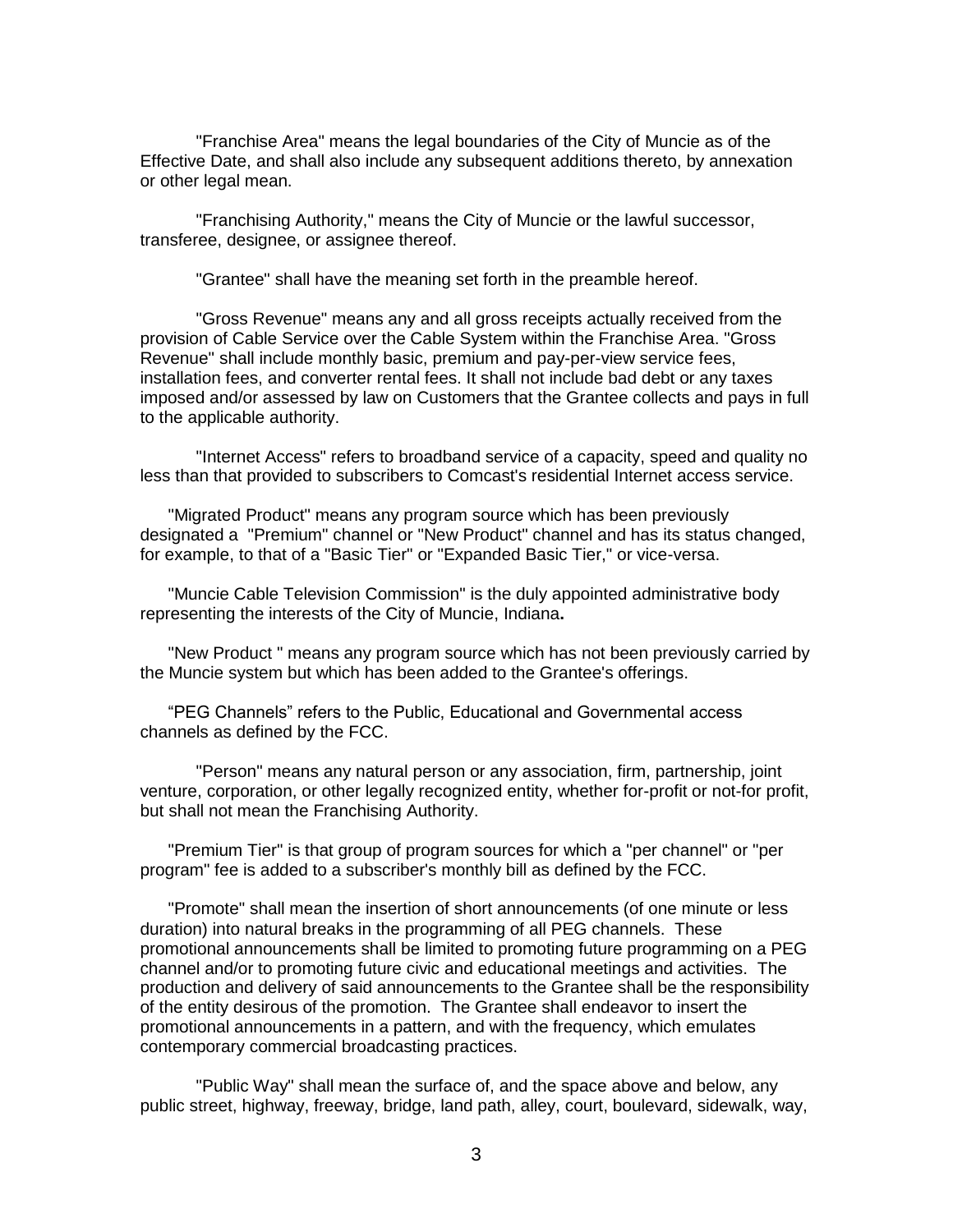lane, public way, drive, circle or other public right-of-way, including, but not limited to, public utility easements, dedicated utility strips, or rights-of-way dedicated for compatible uses and any temporary or permanent fixtures or improvements located thereon now or hereafter held by the Franchising Authority in the Franchise Area, which shall entitle the Franchising Authority and the Grantee to the use thereof for the purpose of installing, operating, repairing, and maintaining the Cable System. Public Way shall also mean any easement now or hereafter held by the Franchising Authority within the Franchise Area for the purpose of public travel, or for utility or public service use dedicated for compatible uses, and shall include other easements or rights-of-way as shall within their proper use and meaning entitle the Franchising Authority and the Grantee to the use thereof for the purposes of installing, operating, and maintaining the Grantee's Cable System over poles, wires, cables, conductors, ducts, conduits, vaults, manholes, amplifiers, appliances, attachments, and other property as may be ordinarily necessary and pertinent to the Cable System.

#### SECTION 2 Grant of Authority

2.1. Grant of Franchise. The Franchising Authority hereby grants to the Grantee under the Cable Act a nonexclusive Franchise, which authorizes the Grantee to construct, and operate a Cable System in, along, among, upon, across, above, over, under, or in any manner connected with Public Ways within the Franchise Area, and for that purpose to erect, install, construct, repair, replace, reconstruct, maintain, or retain in, on, over, under, upon, across, or along any Public Way and all extensions thereof and additions thereto, such poles, wires, cables, conductors, ducts, conduits, vaults, manholes, pedestals, amplifiers, appliances, attachments, and other related property or equipment as may be necessary or appurtenant to the Cable System. Nothing in this Franchise shall be construed to prohibit the Grantee from offering any service over its Cable System that is not prohibited by federal, state or local law.

2.2. Term of Franchise. The term of the Franchise granted hereunder shall be for an initial term of ten (10) years, commencing upon the Effective Date of the Franchise, unless the Franchise is renewed or is lawfully terminated in accordance with the terms of this Franchise Agreement.

2.3 Renewal. Any renewal of this Franchise shall be governed by and comply with the provisions of Section 626 of the Cable Act, as amended.

2.4 Reservation of Authority. Nothing in this Franchise Agreement shall (A) abrogate the right of the Franchising Authority to perform any public works or public improvements of any description, (B) be construed as a waiver of any codes or ordinances of the Franchising Authority or of the Franchising Authority's right to require the Grantee or any Person utilizing the Cable System to secure the appropriate permits or authorizations for such use, or (C) be construed as a waiver or release of the rights of the Franchising Authority in and to the Public Ways.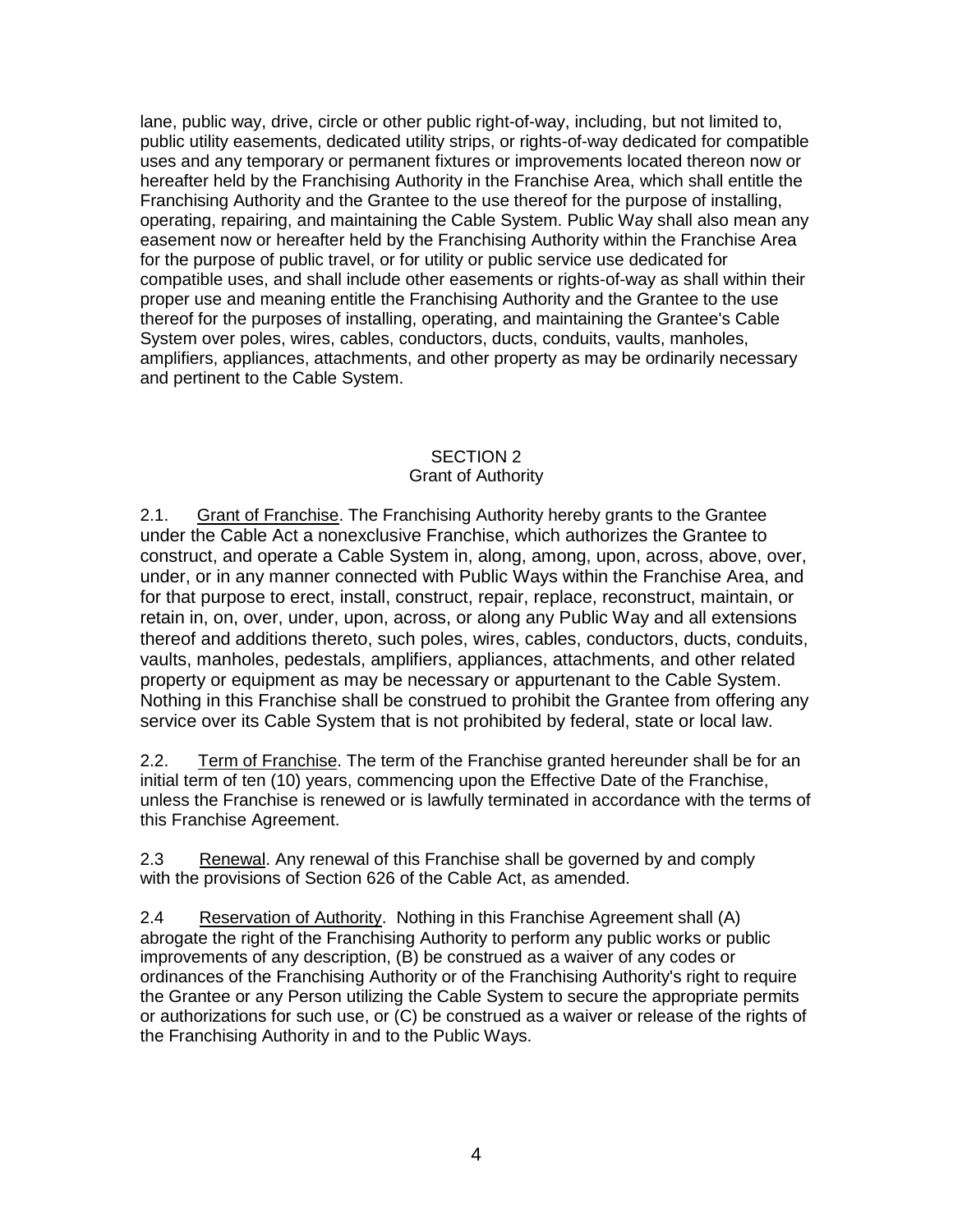#### SECTION 3 The System

3.1. Permits and General Obligations. The Grantee shall be responsible for diligently obtaining, at its own cost and expense, all permits, licenses, or other forms of approval or authorization necessary to construct, operate, maintain or repair the Cable System, or any part thereof, prior to the commencement of any such activity. Construction, installation, and maintenance of the Cable System shall be performed in a safe, thorough and reliable manner using materials of good and durable quality. All transmission and distribution structures, poles, other lines, and equipment installed by the Grantee for use in the Cable System in accordance with the terms and conditions of this Franchise Agreement shall be located so as to minimize the interference with the proper use of the Public Ways and the rights and reasonable convenience of property owners who own property that adjoins any such Public Way.

#### 3.2. Conditions on Street Occupancy.

- 3.2.1. New Grades or Lines. If the grades or lines of any Public Way within the Franchise Area are lawfully changed at any time during the term of this Franchise Agreement, then the Grantee shall, upon reasonable written notice from the Franchising Authority and at its own cost and expense, protect or promptly alter or relocate the Cable System, or any part thereof, so as to conform with any such new grades or lines. If public funds are available to any Person using such street or public right-of-way for the purpose of defraying the cost of any of the foregoing, the Franchising Authority shall upon written request of the Grantee make application for such funds on behalf of the Grantee.
- 3.2.2. Relocation at request of Third Party. The Grantee shall, upon reasonable prior written request of any Person holding a permit issued by the Franchising Authority to move any structure, temporarily move its wires to permit the moving of such structure; provided (i) the Grantee may impose a reasonable charge on any Person for the movement of its wires, and such charge may be required to be paid in advance of the movement of its wires; and (ii) the Grantee is given not less than ten (10) business days advance written notice to arrange for such temporary relocation.
- 3.2.3. Restoration of Public Ways. If in connection with the construction, operation, maintenance, or repair of the Cable System, the Grantee disturbs, alters, or damages any Public Way, the Grantee agrees that it shall, at its own cost and expense, and in a manner reasonably approved by the City of Muncie, replace and restore any such Public Way to a condition reasonably comparable in the judgment of the Franchising Authority to the condition of the Public Way existing immediately prior to the disturbance.
- 3.2.4. Safety Requirements. The Grantee shall, at its own cost and expense, undertake all necessary and appropriate efforts to maintain its work sites in a safe manner in order to prevent failures and accidents that may cause damage, injuries or nuisances. All work undertaken on the Cable System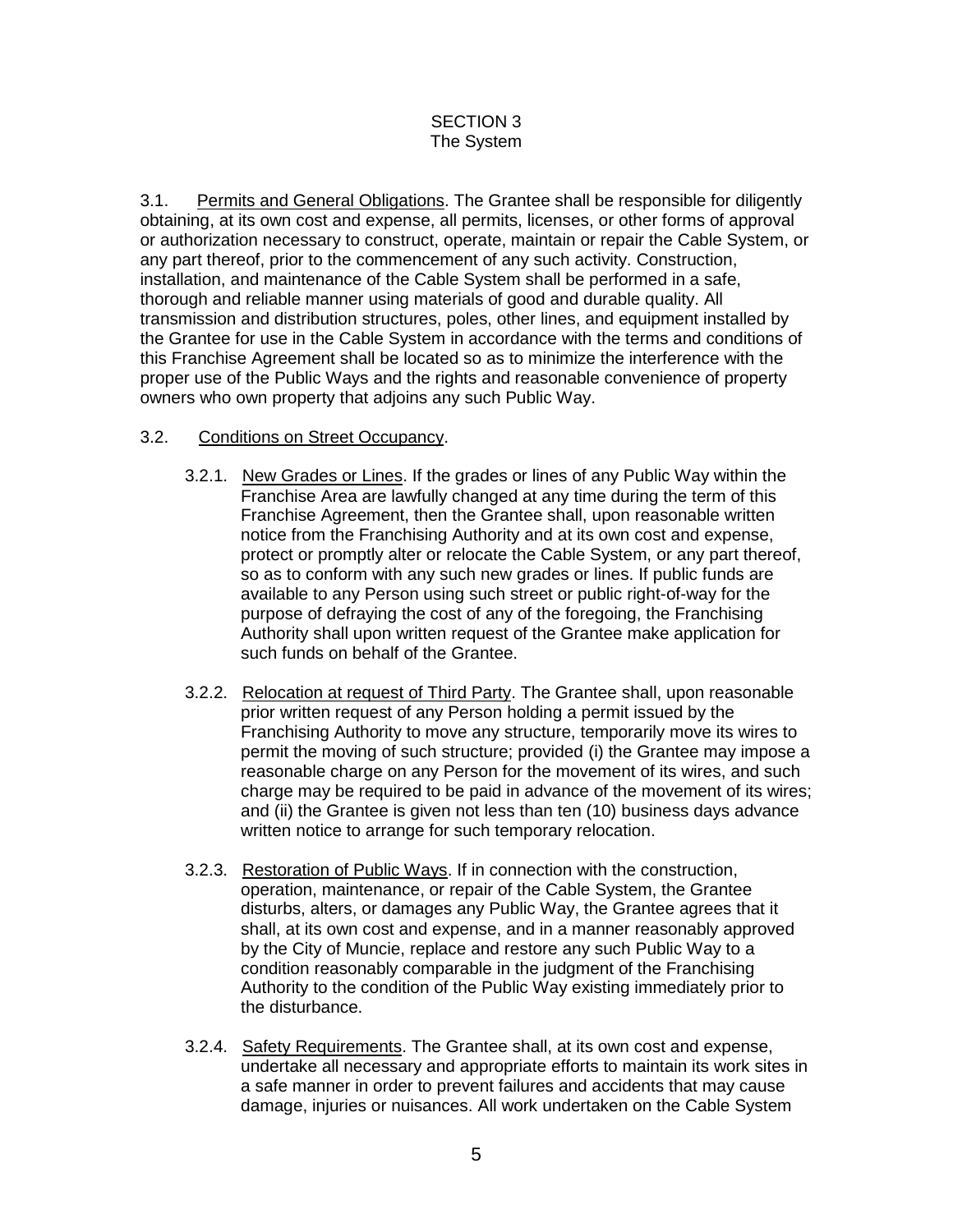shall be performed in substantial accordance with applicable FCC or other federal, state, and local regulations and the National Electric Safety Code. The Cable System shall not unreasonably endanger or interfere with the safety of Persons or property in the Franchise Area.

- 3.2.5. Trimming of Trees and Shrubbery. The Grantee shall have the authority to trim trees or other natural growth overhanging any of its Cable System in the Franchise Area so as to prevent contact with the Grantee's wires, cables, or other equipment. All such trimming initiated by Grantee shall be done at the Grantee's sole cost and expense. The Grantee shall inform the affected property owners not less than three days, or more than three weeks, in advance of the work. The Grantee shall reasonably compensate the Franchising Authority and property owner for any damage caused by such trimming, or shall, in its sole discretion and at its own cost and expense, reasonably replace all trees or shrubs so damaged. Such replacement shall satisfy any obligations the Grantee may have to the Franchising Authority pursuant to the terms of this Section 3.2.5.
- 3.2.6. Aerial and Underground Construction. If the transmission and distribution facilities of electric and/or telephone utilities in any area of the Franchise Area are underground, the Grantee shall place its Cable Systems' transmission and distribution facilities underground in that area. Nothing in this Section 3.2.6 shall be construed to require the Grantee to construct, operate, or maintain underground any ground-mounted appurtenances such as customer taps, line extenders, system passive devices, amplifiers, power supplies, pedestals, or other related equipment. Notwithstanding anything to the contrary contained in this Section 3.2.6**,** in the event that all of the transmission or distribution facilities of all of the respective public or municipal utilities are required to be placed underground after the Effective Date of this Franchise Agreement, the Grantee shall only be required to construct, operate and maintain all of its transmission and distribution facilities underground if it is given reasonable notice and access to the public and municipal utilities' facilities at the time that such are placed underground.

#### SECTION 4 Service Obligations

4.1 General Service Obligation. The Grantee shall offer to provide Cable Service to every residential dwelling unit within the Franchise Area where the minimum density is at least fifteen (15) dwelling units per mile.Subject to the density requirement above, Grantee shall offer Cable Service to all new homes or previously unserved homes located within 200 feet of the Grantee's distribution cable. The grantee may elect to provide Cable Service to areas not meeting the above density standards provided, however, that dwelling units located more than 200 feet from distribution cable may be charged for additional installation at rates in excess of its regular installation charge published in advance and fully disclosed to prospective customers. Any such additional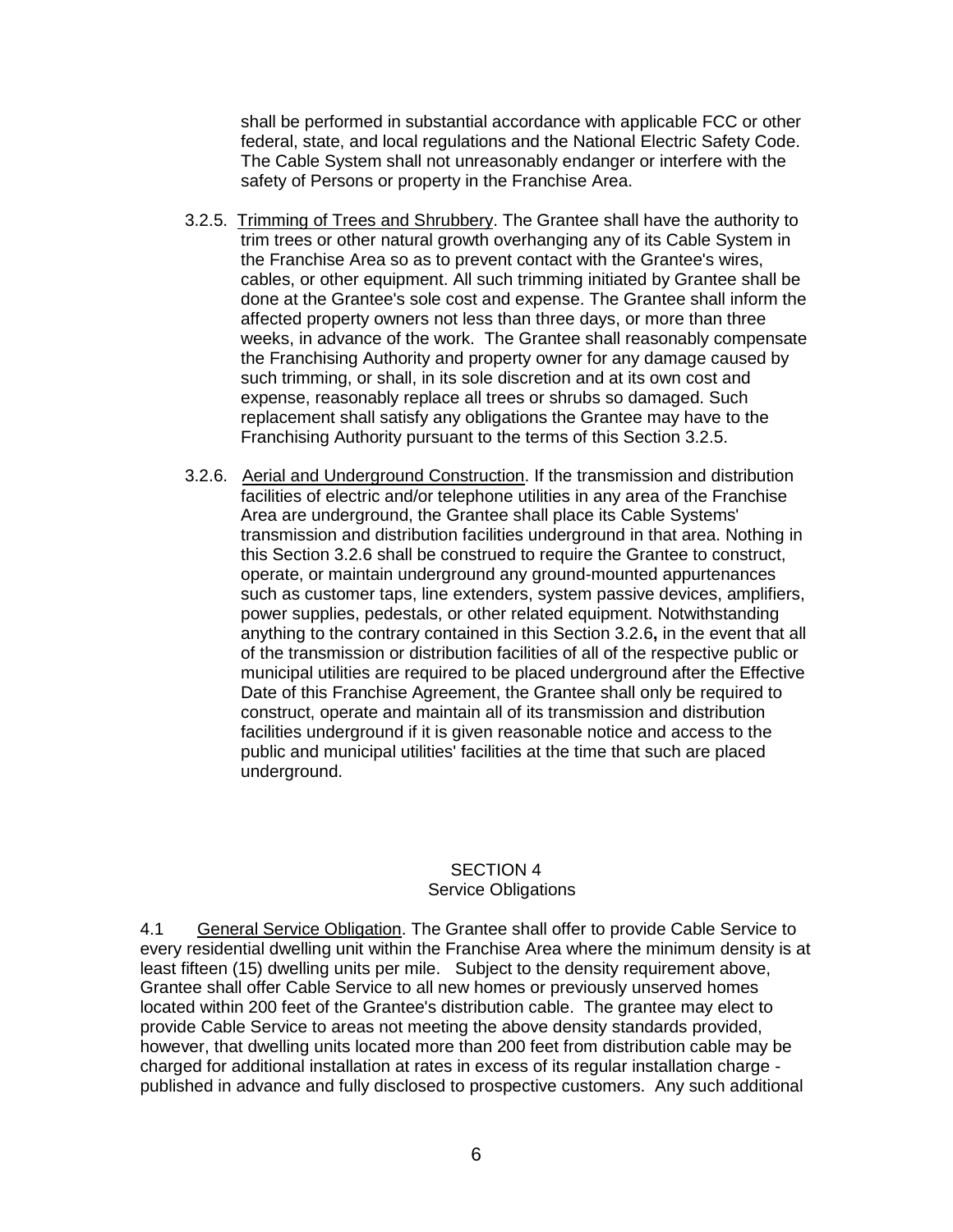charge shall be computed on a time plus materials basis to be calculated on that portion of the installation which exceeds the 200 foot standard set forth above.

4.2. No Discrimination. Neither the Grantee nor any of its employees, agents, representatives, contractors, subcontractors, or consultants, nor any other Person, shall discriminate or permit discrimination between or among any Persons in the availability of Cable Services provided in connection with the Cable System in the Franchise Area. It shall be the right of all Persons to continuously receive all available services provided on the Cable System so long as such Person's financial or other obligations to the Grantee are satisfied.

4.3. New Developments. The Franchising Authority shall provide the Grantee with written notice of the issuance of building permits and development permits for planned developments within the Franchise Area requiring the placement of cable facilities underground. The Franchising Authority agrees to require, as a condition of issuing the permit, the developer to give the Grantee access to open trenches for deployment of cable facilities and written notice of the date of availability of trenches. Such notice must be received by the Grantee at least ten (10) business days prior to the availability of such trenches.

4.4 Provision for Service Technicians**.** Service technicians shall be on call and available to answer customer complaints and make repairs in response to telephone calls. These individuals shall have the knowledge and tools at their immediate disposal to address problems with both cable and broadband service.

4.5 Emergency Alert Service. The Franchisee must participate in any Emergency Alert Service (EAS **-** as required by Part 11 of the FCC's Rules) that is currently, or shall subsequently be put, in force in Muncie and/or Delaware County.

- 4.5.1 The Franchisee shall provide appropriate equipment and software at its headend to implement EAS warnings and to initiate local emergency warnings which shall be capable of being transmitted over all of the system's channels simultaneously.
- 4.5.2 The Franchisee shall provide an override for local emergency warnings capable of being transmitted over all of the system's channels simultaneously. The location of the override shall be in the Muncie City Hall.
- 4.5.3 The local emergency warnings may be activated on a day-to-day basis in response to such emergencies as tornadoes, severe storms, flash floods, widespread fires, discharge of toxic chemicals or gases, industrial explosions, widespread power failures, civil disturbances or any other occurrence which poses an immediate threat to health, life, or safety of property of the population.
- 4.5.4 The Franchisee shall provide training to appropriate employees and City officials in the use of the equipment and software.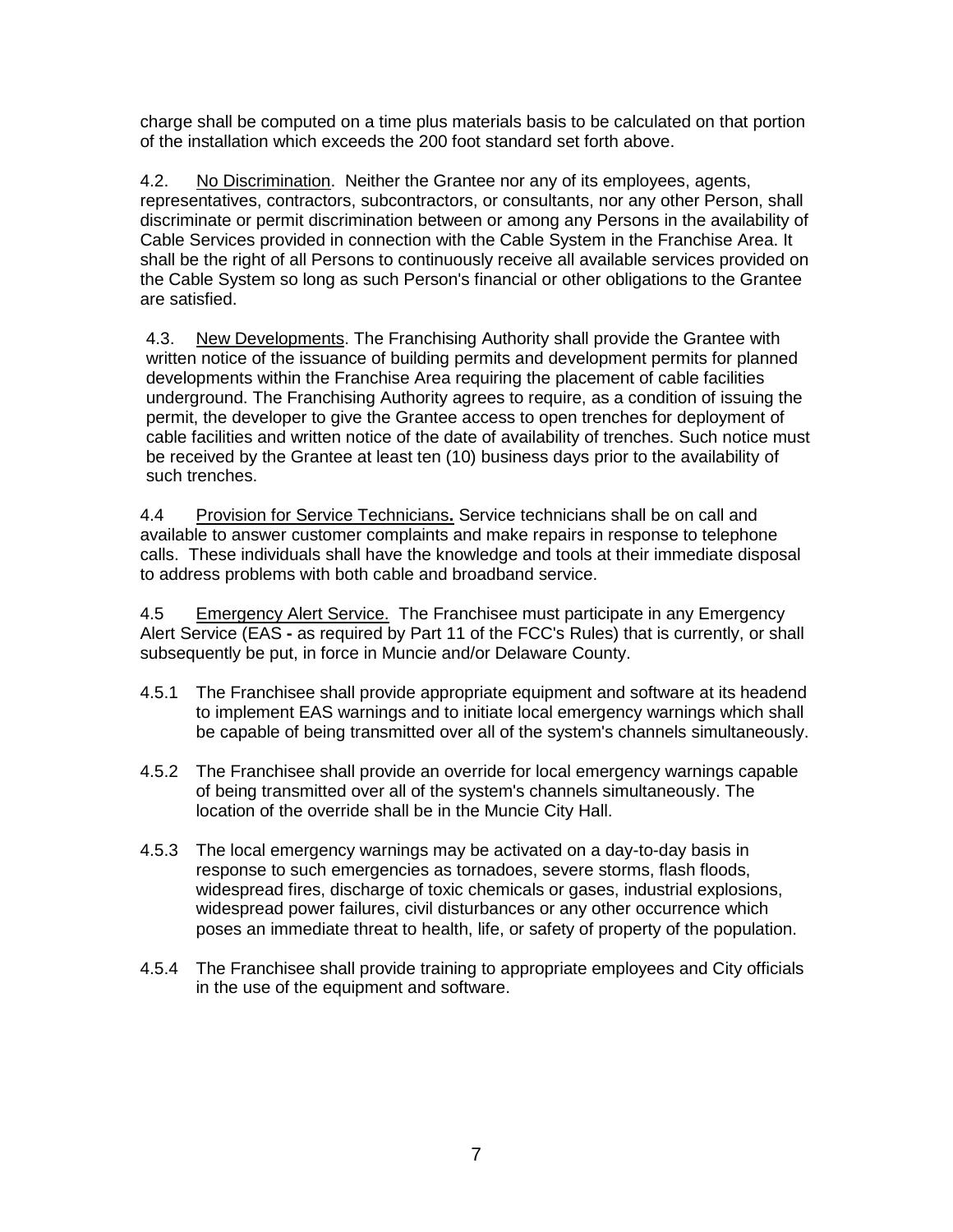### SECTION 5

#### Access Channels

Programming. The Grantee shall offer to all Customers in its Service Area a diversity of video programming services, to include the provision of public, educational, and governmental (PEG) access channels within the Basic Service Tier, as described below.

5.2. Educational Access Channels The Grantee shall make available one Government and Public Access channel, and three Educational access channels. An additional channel shall be reserved for Governmental and/or Educational use, and can be offered on the Grantee's Digital Cable tier. The reserved channel shall be activated upon such time as one of the four analog access channels is "substantially full". For purposes of this section, the term "substantially full" shall mean more than 150 hours per month of non-duplicative, non-character generated, commercial-free, locally produced programming. The City shall retain the right to determine the entities entitled to use of the Educational Access channels. Each of these entities shall abide by the terms contained in Appendix A of this franchise agreement. Grantee shall continue to provide and to maintain a dedicated line to any entity that currently has such a line, provided that the entity continues to produce programming for an unshared access channel.

In order to effectively monitor the appropriate and effective use of the Educational Access channels, and to determine whether an entity deserves to continue its privileges with respect to such channel, an Educational Access Channel Policy (Appendix A) shall be promulgated by the Franchising Authority, which policy may not be amended during the term of this Agreement without the consent of both the Franchising Authority and the Grantee. The number of analog PEG channels shall be reduced to four no later than July 1, 2002.

- Coordination of Access Channels. The Grantee shall coordinate, schedule, promote, maintain and operate the PEG channels as follows:
- 5.3.1 Public Access Channels. Coordinate, schedule, maintain and promote the availability of and access to the Public Access channels in consultation with City representatives.
- 5.3.2 Educational Access Channels. Schedule schools programming in consultation with an individual from each school corporation, to make suggestions regarding available programming content both locally and from outside sources, and to assist the schools in optimal utilization of their channel capacity.
- 5.3.3 Governmental Access Channels. Assist municipal leaders through consultation, training, scheduling and promotion with the goal of providing optimal utilization of their channel capacity.
- 5.3.4 Training. The Franchisee shall provide training to appropriate employees and City officials in the use of the equipment and software used in support of the Government Access Channel.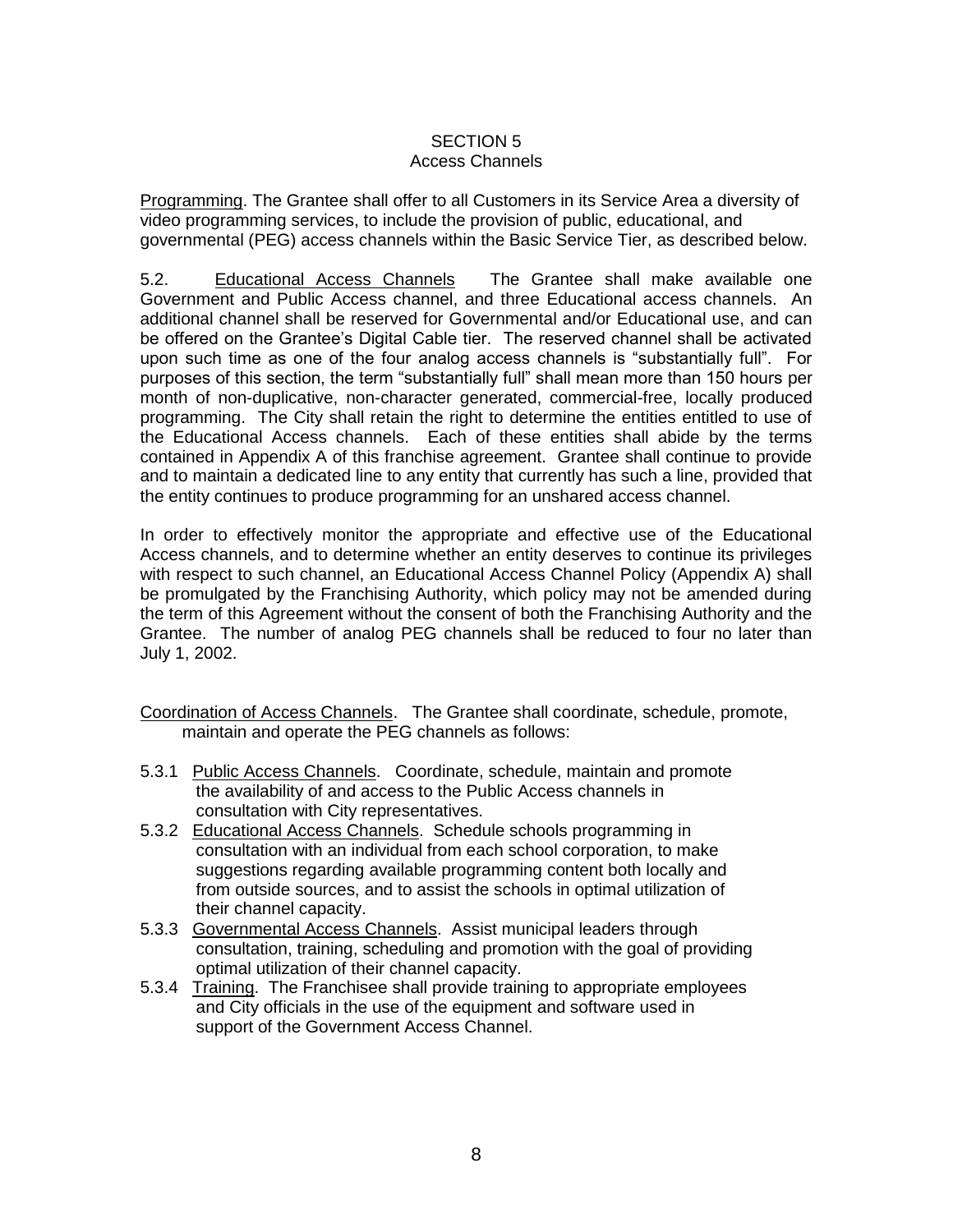#### SECTION 6 Fees and Charges to Customers

Rates, Fees, Charges. All rates, fees, charges, deposits and associated terms and conditions to be imposed by the Grantee or any affiliated Person for any Cable Service as of the Effective Date shall be in accordance with applicable FCC rate regulations. Before any new or modified rate, fee, charge, deposit or associated term or condition may be imposed, the Grantee must follow the applicable FCC notice requirements and rules and notify affected Customers, which notice may be by any means permitted under applicable law. Except to the extent otherwise expressly permitted by applicable law, the Grantee shall offer to provide Cable Service to each resident in the Franchise Area in accordance with a uniform rate structure throughout the Franchise Area, except where special installation costs are involved, as in Section 4.1. The preceding requirement shall not prevent the Grantee from using bulk, commercial, promotional and other rates consistent with applicable law.

6.2 Franchise Fees. To the extent that FCC Rules and Regulations or federal laws permit cable system operators such as the Grantee to pass-through franchise fees imposed upon advertising or other non-subscriber receipts to subscribers, the Grantee shall pay to the Franchising authority franchise fees in an amount equal to three percent (3%) of annual Gross Revenue as defined by the current interpretation of the FCC of Section 622(b), excluding non-subscriber revenue. For purposes of calculating the amount of the franchise fees to be paid on subscriber revenue, such revenue shall be calculated for each individual subscriber and the franchise fee charged shall total three percent of the total revenue generated for the services provided to that subscriber, including programming and installation charges. The franchise fee shall not be assessed on late fees or fines collected. In the event FCC rules and regulations or federal law change to prohibit cable system operators from passing through to subscribers any franchise fees imposed upon advertising or other non-subscriber revenues, the Franchising Authority reserves the right to impose a franchise fee upon the Grantee's advertising revenues in the amount of three percent (3%) of the Grantee's gross non-subscriber revenue after providing 30 days notice to the Grantee that such fee will be imposed. Advertising revenue shall include, without limitation, revenues from advertising earned by the Grantee as a result of its operations within the Franchise Area.

Service Area. The Franchise Fees set forth in Section 6.2 above shall be imposed on only those subscribers in the Service Area regulated by the Muncie Cable Television Commission.

6.4 Quarterly Payments**.** The payment of franchise fees to the Franchising Authority shall be made on a quarterly basis and shall be due forty-five (45) days after the close of each calendar quarter. That is, quarterly payments shall be due on February 15th, May 15th, August 15th, and November 15th for the preceding quarter's revenues. Payments to the City shall begin upon acceptance of this franchise agreement**.** Each franchise fee payment shall be accompanied by a certified report from a representative of the Grantee, which shows the basis for the computation of all Gross Revenue actually received from the operation of the Cable System for the provision of Cable Service in the Franchise Area during the period for which such franchise fee payment is made. If the franchise fee payment is not actually received by the Franchising Authority on or before the applicable due date set forth in this Section 6.5, penalties, shall accrue on the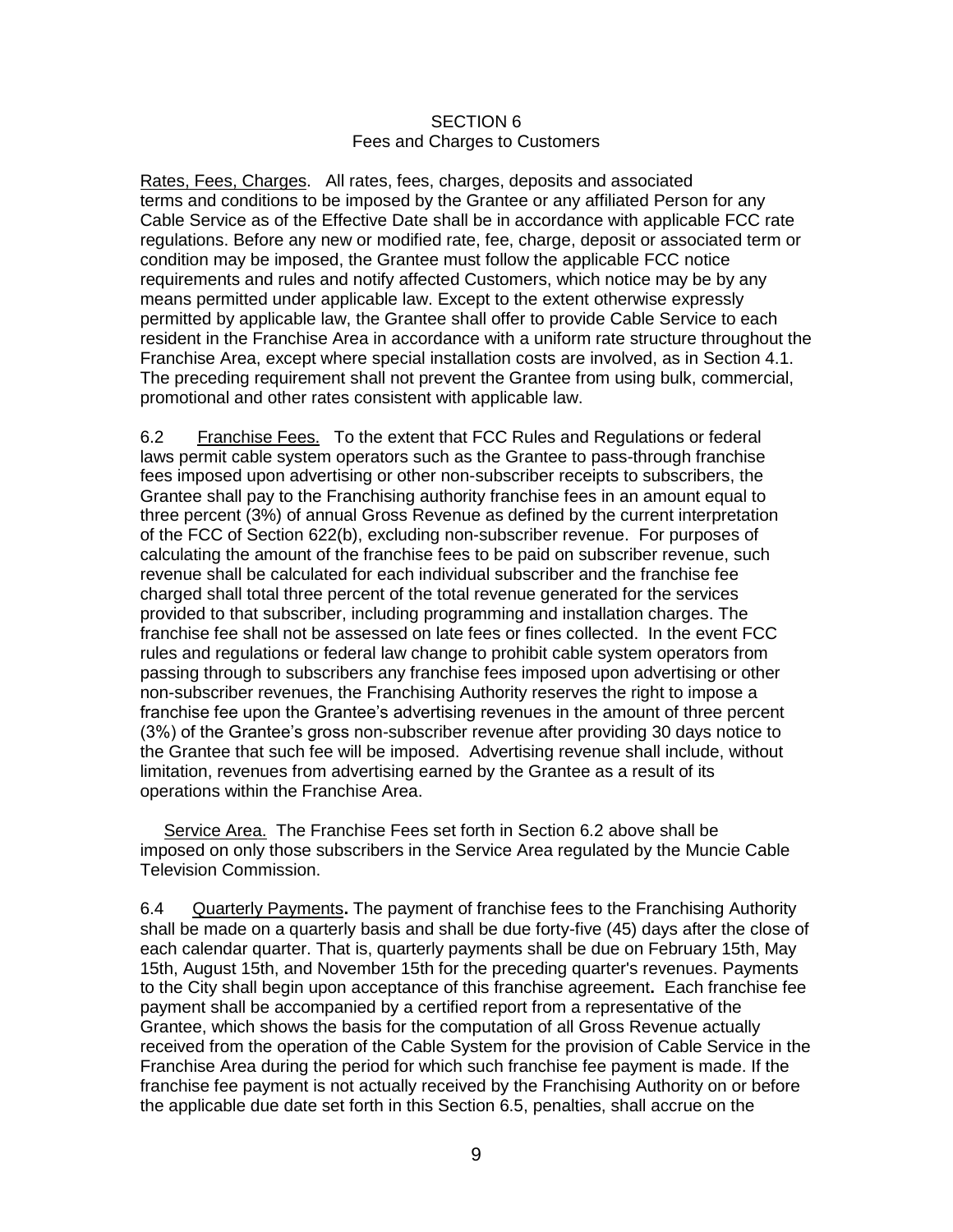outstanding amount at the Prime Rate, as posted by First Merchants Bank of Muncie, Indiana (or its successor) on the due date**,** plus two percent per month for the period of delinquency.

6.5 Franchise Fees Subject to Audit. Upon reasonable prior written notice, during normal business hours, the Cable Television Commission shall have the right to inspect the Grantee's financial records used to calculate the Franchising Authority's franchise fees, and the right to audit and to recompute any amounts determined to be payable under this Section 6; provided, however, that any such audit shall take place twelve (12) months following the close of each calendar quarter. Any additional amounts due to the Franchising Authority as a result of such audit shall be paid to the Cable Television Commission by the Grantee within thirty (30) days following written notice to the Grantee by the Cable Television Commission, of such final audit. Notice to the Grantee shall include a copy of the audit report. In addition, Grantee shall provide an audited copy annually of their corporate financial statement for the Muncie franchise.The City shall bear the expense of any inspection or audit of the Grantee's books and records.

6.6 Grants shall not be repaid. "Gifts," "Grants," or "Donations" from the Grantee to entities within the service area shall not be repaid, passed through, or used as justification for subsequent service rate increases.

#### SECTION 7 Customer Service Standards; Customer Bills; and Privacy Protection

7.1 Customer Service Standards. The Franchising Authority hereby adopts the customer service standards and rules set forth in Part 76, §76.309 of the FCC's rules and regulations. The Grantee shall comply in all respects with the customer service requirements established by the FCC pursuant to §632 (b) of the Cable Act and any corresponding regulations, thereto.

7.2 Business Office. Grantee shall maintain a business office within the Muncie Franchise Area. The business office shall be open for walk-in business, Monday through Friday, during normal business hours, except on legal holidays.

7.3 Customer Bills. Customer bills shall be clear, concise and understandable. The Grantee may itemize costs on Customer bills to the extent permitted by the Cable Act and the FCC's rules thereunder.

7.4 Privacy Protection. The Grantee shall comply with Section 631 of the Cable Act and regulations adopted pursuant thereto regarding subscriber privacy.

7.5 Complaint Records. The Grantee must maintain a complete record of service complaints received and action taken. These records must be open for inspection by the Franchising Authority during normal business hours. Such records must be retained by the Grantee for not less than one (1) year**.** Quarterly, a copy of these service complaints shall be transmitted to the Muncie Cable Television Commission and maintained by the Commission in accordance with Indiana law.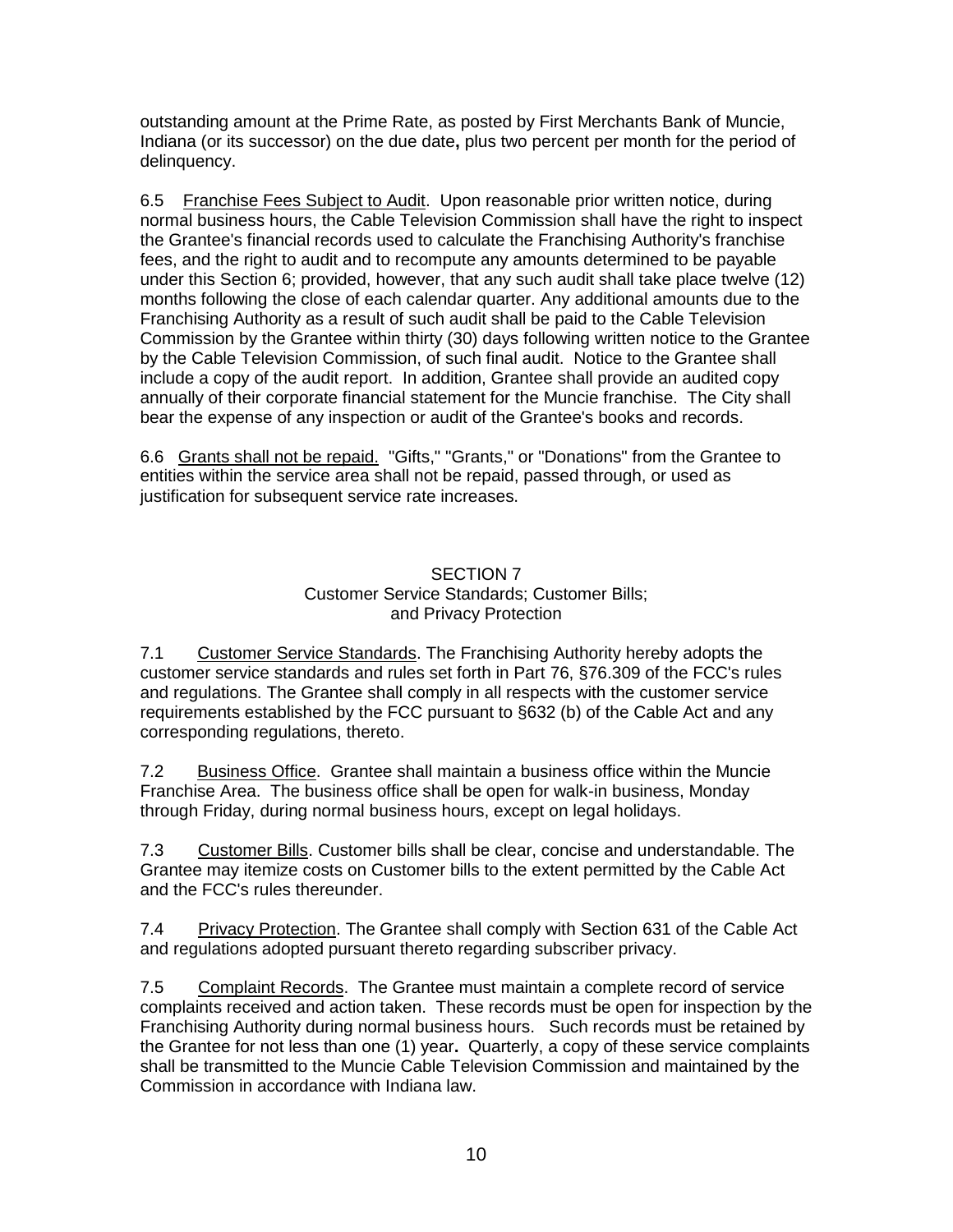#### SECTION 8 Oversight and Regulation by Franchising Authority

8.1. Oversight of Franchise. The Franchising Authority shall have the right to oversee, regulate and, on reasonable prior written notice, periodically inspect the construction, operation and maintenance of the Cable System in the Franchise Area, and all parts thereof, in accordance with the provisions of this Franchise Agreement and applicable law, including the Franchising Authority's police power.

8.2. Technical Standards. The Grantee shall comply with all applicable technical standards of the FCC as published in subpart K of 47 C.F.R. § 76. To the extent those standards are altered, modified, or amended during the term of this Franchise, the Grantee shall comply with such alterations, modifications or amendments within a reasonable period after their adoption by the FCC. Upon request, the Grantee shall confirm to the Franchising Authority that it is in compliance with FCC technical standards by providing to the Franchising Authority copies of tests and records required to be performed pursuant to the FCC's rules.

#### Maintenance of Books, Records, and Files.

- 8.3.1. Books and Records. Throughout the term of this Franchise Agreement, the Grantee agrees that the Franchising Authority, upon reasonable prior written notice to the Grantee, may review such of the Grantee's books and records regarding the operation of the Cable System and the provision of Cable Service in the Franchise Area at the Grantee's business office, during normal business hours and on a non-disruptive basis, as is reasonably necessary to ensure the Grantee's compliance with the terms and conditions of this Franchise. Such books and records shall include, without limitation, any records required to be kept in a public file by the Grantee pursuant to the rules and regulations of the FCC. All such documents pertaining to financial matters, which may be the subject of an audit by the Franchising Authority shall be retained by the Grantee for a minimum period of three (3) years.
- 8.3.2. File for Public Inspection. Throughout the term of this Franchise Agreement, the Grantee shall maintain at its business office, in a file available for public inspection during normal business hours, those documents required pursuant to the FCC's rules and regulations.
- 8.3.3. Proprietary Information. The Franchising Authority agrees to treat any information disclosed by the Grantee as confidential and only to disclose it to employees, representatives, and agents of the Franchising Authority that have a need to know, or in order to enforce this Franchise Agreement.
- 8.3.4 Transfer or Change of Control of Franchise. Neither the Grantee nor any other Person may transfer the Cable System or the Franchise or any of the Grantee's rights or obligations in or regarding the Franchise without the prior written consent of the Franchising Authority, which consent shall not be unreasonably withheld. No such consent shall be required however, for (I) a transfer in trust, by mortgage, hypothecation, or by assignment of any rights, indebtedness, or (II) a transfer to an entity controlled by Comcast. No change of Control of the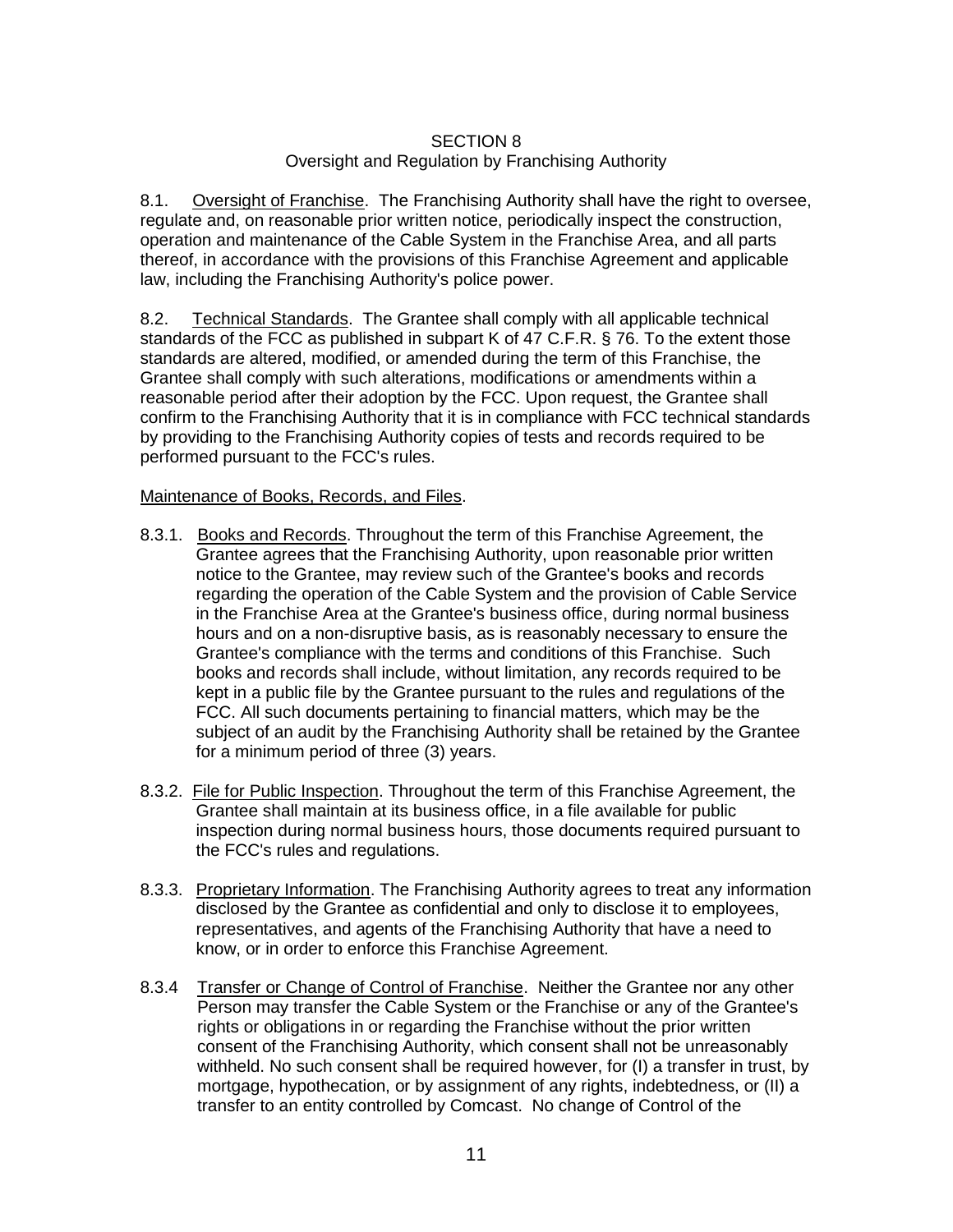Grantee, the Cable System or the Franchise shall occur after the Effective Date, by act of the Grantee or any affiliated Person, by act of any Person holding Control of the Grantee, the System or the Franchise, by operation of law or otherwise, without the prior written consent of the Franchising Authority. Such consent shall not be unreasonably withheld. Within thirty (30) days of receiving a request for transfer, the Franchising Authority shall, in accordance with FCC rules and regulations, notify the Grantee in writing of the information it requires to determine the legal, financial and technical qualifications for the transferee. If the Franchising Authority has not taken action on the Grantee's request for transfer within one hundred twenty (120) days after receiving such request, consent to the transfer shall be deemed given. For purposes of this Section 8.4. "Control" means the legal or practical ability to exert actual working control over the affairs of the Grantee, directly or indirectly.

8.3.5 Notwithstanding the requirements of this Agreement, City agrees that no consent will be required for any merger involving Grantee or its parent which is currently pending, including the announced merger between AT&T Broadband and Comcast Corporation.

#### SECTION 9 Insurance and Indemnity

9.1 Insurance. Throughout the term of this Franchise Agreement, the Grantee shall, at its own cost and expense, maintain Comprehensive General Liability Insurance and Auto Liability insurance. Grantee shall provide the Franchising Authority, certificates of insurance designating the Franchising Authority as an additional insured and demonstrating that the Grantee has obtained the insurance required in this Section 9. Such policies shall be in the minimum amount of One Million Dollars (\$1,000,000.00) combined Single Limit per occurrence for Bodily Injury and Property Damage. The Grantee also shall at its own cost and expense maintain Excess Liability (Umbrella) coverage in an amount not less than Five Million Dollars (\$5,000,000.00) and shall provide the Franchising Authority a certificate of insurance for such Excess Liability coverage that designates the Franchising authority as an additional insured on such. All certificates/policies shall be non-cancelable except upon thirty (30) days prior written notice to the Franchising Authority. The Grantee shall provide and maintain workers compensation coverage in accordance with applicable law. These certificates and Policies, and renewal notices of same, shall be filed in the Muncie, Indiana City Clerk's Office.

9.2 Indemnification. The Grantee shall indemnify, defend and hold harmless the Franchising Authority, its officers, employees, agents and representatives from and against any liability or claims resulting from property damage or bodily injury (including accidental death), which arise out of the Grantee's construction, operation, or maintenance of its Cable System, including, but not limited to, reasonable attorneys' fees and costs.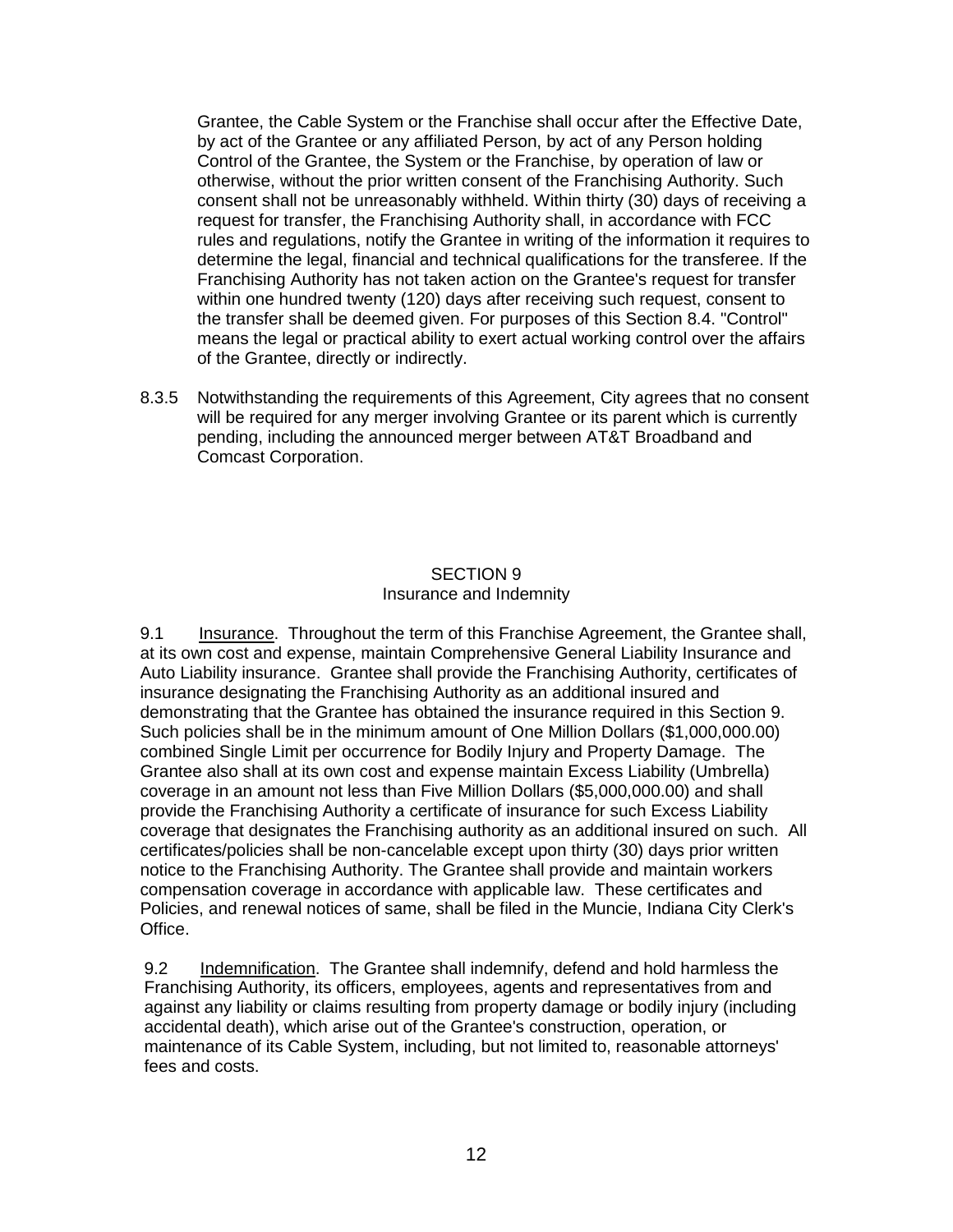#### SECTION 10 System Description and Service

Total Channel Capacity. During the term of this Agreement, Grantee shall provide a Cable System capable of delivering a minimum of seventy-five (75) channels of video programming including PEG channels.

10.2 Service to Libraries and School Buildings. The Grantee shall provide "Basic", "Expanded Basic" and any "New Product" or "Migrated Product" tier Cable Service, and "Internet access" without charge, including installation of one outlet to each public and private school and public library located in the Franchise Area within 200 feet of the Grantee's distribution cable. Said outlet shall be positioned at a location designated by the School Corporation in consultation with Grantee's engineers.

10.3 Service to Governmental Facilities. The Grantee shall provide "Basic" and "Expanded Basic" and any "New Product" or "Migrated Product" tier Cable Service without charge, including installation of one outlet to each municipal building located in the Franchise Area within 200 feet of the Grantee's distribution cable. In addition, said service shall be provided to the Muncie City Street Department Garage (currently at 5790 West Kilgore Avenue in Muncie). Said outlets are to be positioned at a location designated by the Municipality in consultation with Grantee's engineers. Further, "Internet access" including installation shall be provided and maintained for the duration of the franchise without charge at Muncie City Hall and Fire Department locations. Within 90 days of the signing of this agreement, video equipment identified in Attachment A of this franchise shall be purchased by the Grantee and installed in the City Hall Auditorium. Said equipment shall be maintained for the duration of the franchise at Grantee's expense and shall be considered a gift to the City.

#### SECTION 11 Enforcement and Termination of Franchise

11.1 Notice of Violation or Default. In the event the Franchising Authority believes that the Grantee has not complied with the terms of the Franchise, it shall notify the Grantee in writing with specific details on the exact nature of the alleged noncompliance or default.

11.2 Grantee's Right to Cure or Respond. The Grantee shall have thirty (30) days from the receipt of the Franchising Authority's notice described in Section 11.1, above: (A) to respond to the Franchising Authority, contesting the assertion of noncompliance or default, or (B) to cure such default, or (C) in the event that, by nature of the default, such default cannot be cured within the thirty (30) day period, initiate reasonable steps to remedy such default and notify the Franchising Authority of the steps being taken and the projected date that they will be completed.

11.3. Public Hearings. In the event the Grantee fails to respond to the Franchising Authority's notice described in Section 11.1, above, or in the event that the alleged default is not remedied within thirty (30) days or the date projected pursuant to Section 11.2, above, or if the response does not satisfy the Muncie Cable Television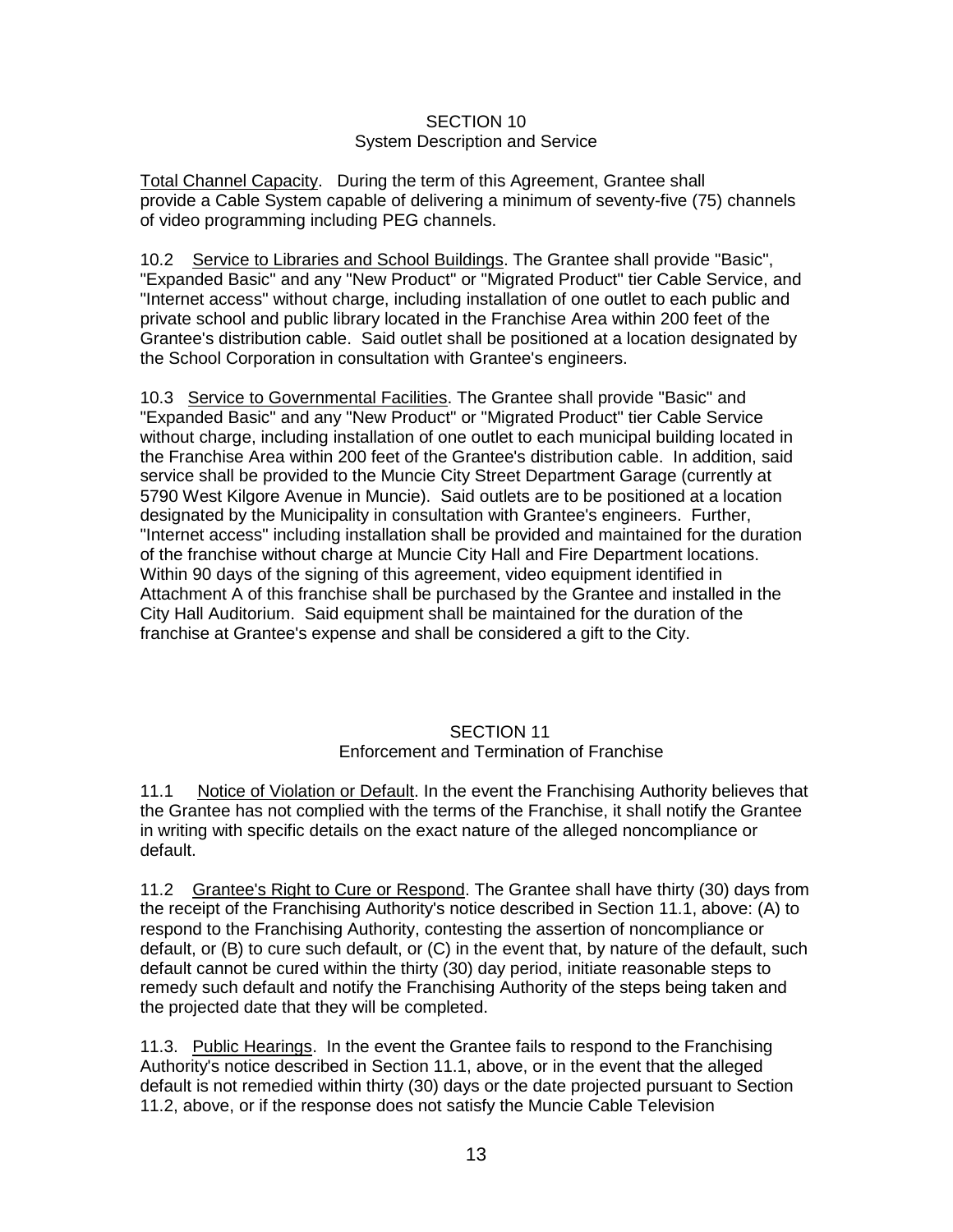Commission, the Franchising Authority shall schedule a public hearing to investigate the default. Such public hearing shall be held at the next regularly scheduled meeting of the Franchising Authority or at a special meeting convened for that purpose. The Franchising Authority shall notify the Grantee in writing of the time and place of such meeting and provide the Grantee with a reasonable opportunity to be heard.

11.4 Enforcement. Subject to applicable federal and state law, in the event the Franchising Authority, after such meeting, determines that the Grantee is in default of any provision of the Franchise, the Franchising Authority may:

A. seek specific performance of any provision, which reasonably lends itself to such remedy, as an alternative to damages; or

B. commence an action at law for monetary damages or seek other equitable relief, or

C. in the case of a substantial default of a material provision of the Franchise, declare the Franchise Agreement to be revoked in accordance with the following:

(i) The Franchising Authority shall give written notice to the Grantee of its intent to revoke the Franchise on the basis of a pattern of noncompliance by the Grantee, including one or more instances of substantial noncompliance with a material provision of the Franchise. The notice shall set forth with specificity the exact nature of the noncompliance. The Grantee shall have ninety (90) days from the receipt of such notice to object in writing and to state its reasons for such objection. In the event the Franchising Authority has not received a satisfactory response from the Grantee, it may then seek termination of the Franchise at a public meeting. The Franchising Authority shall cause to be served upon the Grantee, at least ten (10) days prior to such public meeting, a written notice specifying the time and place of such meeting and stating its intent to request termination of the Franchise.

(ii) At the designated meeting, the Franchising Authority shall give the Grantee an opportunity to state its position on the matter, after which it shall determine whether or not the Franchise shall be revoked. The Grantee may appeal such determination to an appropriate court within Delaware County. Such appeal to the appropriate court must be taken within sixty (60) days of the issuance of the determination of the Franchising Authority.

 (iii) The Franchising Authority may, at its sole discretion, take any lawful action which it deems appropriate to enforce its rights under the Franchise in lieu of revocation.

#### 11.5. Liquidated Damages.

 Because the Franchisee's failure to comply with provisions of the Franchise and this Franchise Agreement will result in injury to the City of Muncie, and because it will be difficult to estimate the extent of such injury, the Grantee and the Franchisee agree to the following liquidated damages for the following violations of the Franchise and of this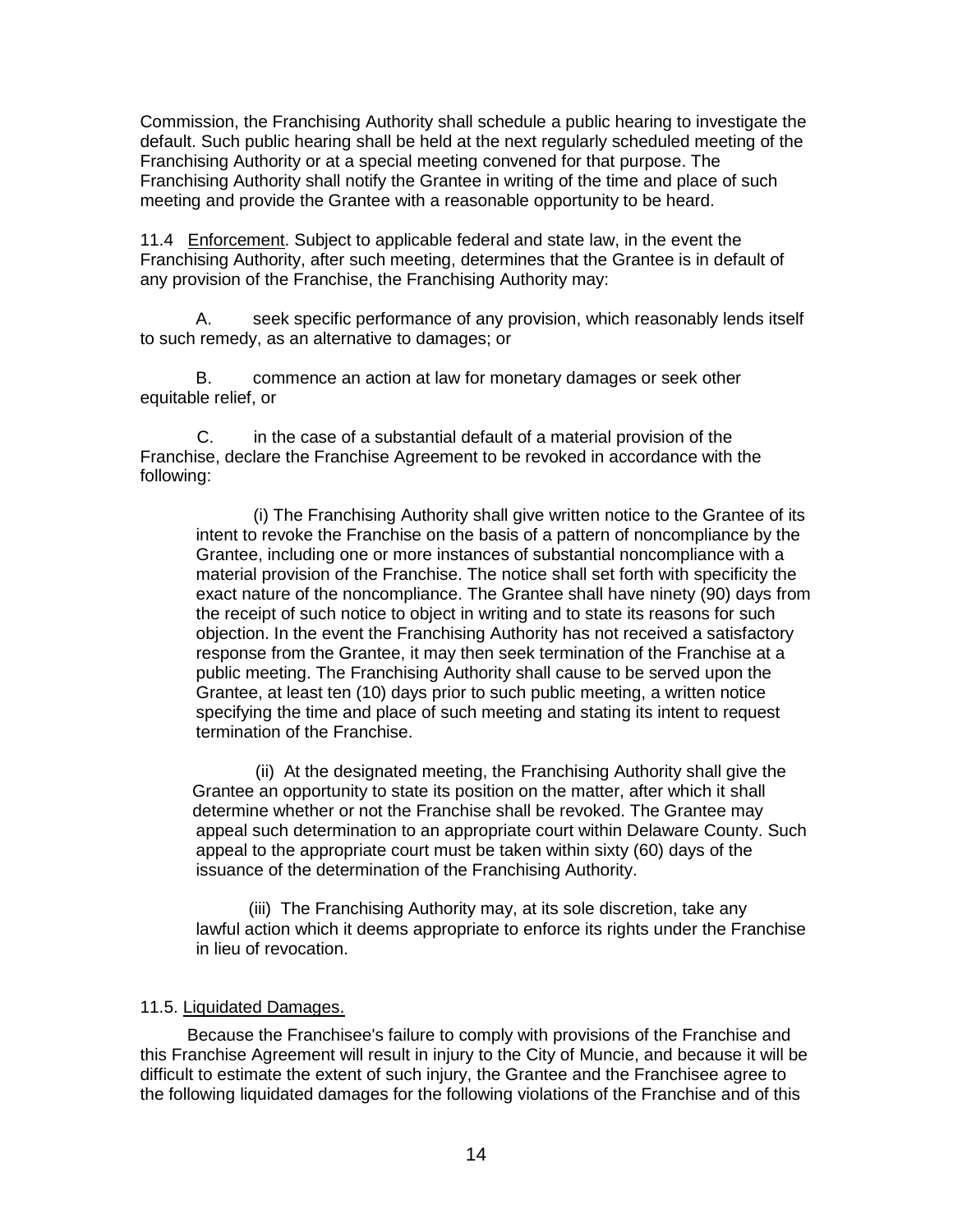Agreement, which represent both parties' best estimate of the damages resulting from the specified violation. To maintain that estimate, the parties agree that the liquidated damage amounts are in 2002 dollars and shall be increased each year by the increase in the U.S. City Average of the Consumer Price Index.

- For failure to submit any required plans indicating expected dates of installation of various parts of the System: \$40/day for each violation for each day the violation continues;
- For failure to commence operations in accordance with the requirements of this Agreement: \$1,000/day for each violation for each day the violation continues;
- For failure to substantially complete construction in accordance with this Agreement: \$2,000/day for each violation for each day the violation continues;
- For a Transfer without approval: \$200/day for each violation for each day the violation continues;
- For failure to comply with requirements for public, educational and governmental use of the System: \$100/day for each violation for each day the violation continues, in addition to any monetary payment due under this Agreement;
- For failure to supply information, reports, or filings lawfully required under the Franchise Agreement or applicable law or by the City of Muncie, Indiana \$25/day for each violation for each day the violation continues;
- For violation of customer service standards: \$25 per violation;
- For failure, unless such failure is beyond the Franchisee's control, of the system to perform in the event of a public emergency or vital information situation: \$250 per occurrence;
- For failure to render payment for reimbursement of any Franchise expenses, or failure to pay Franchise fees or liquidated damages: \$100 per day, in addition to any monetary payment due under this Agreement or the Cable Ordinance;
- For failure to restore damaged property: \$50 per day, in addition to the cost of the restoration as required elsewhere herein or in a Franchise Agreement;
- For violation of technical standards established by the FCC: \$100 per day;
- For any other violations for which actual damages may not be ascertainable: \$50 per day for each violation for each day the violation continues.

Non-material Violations.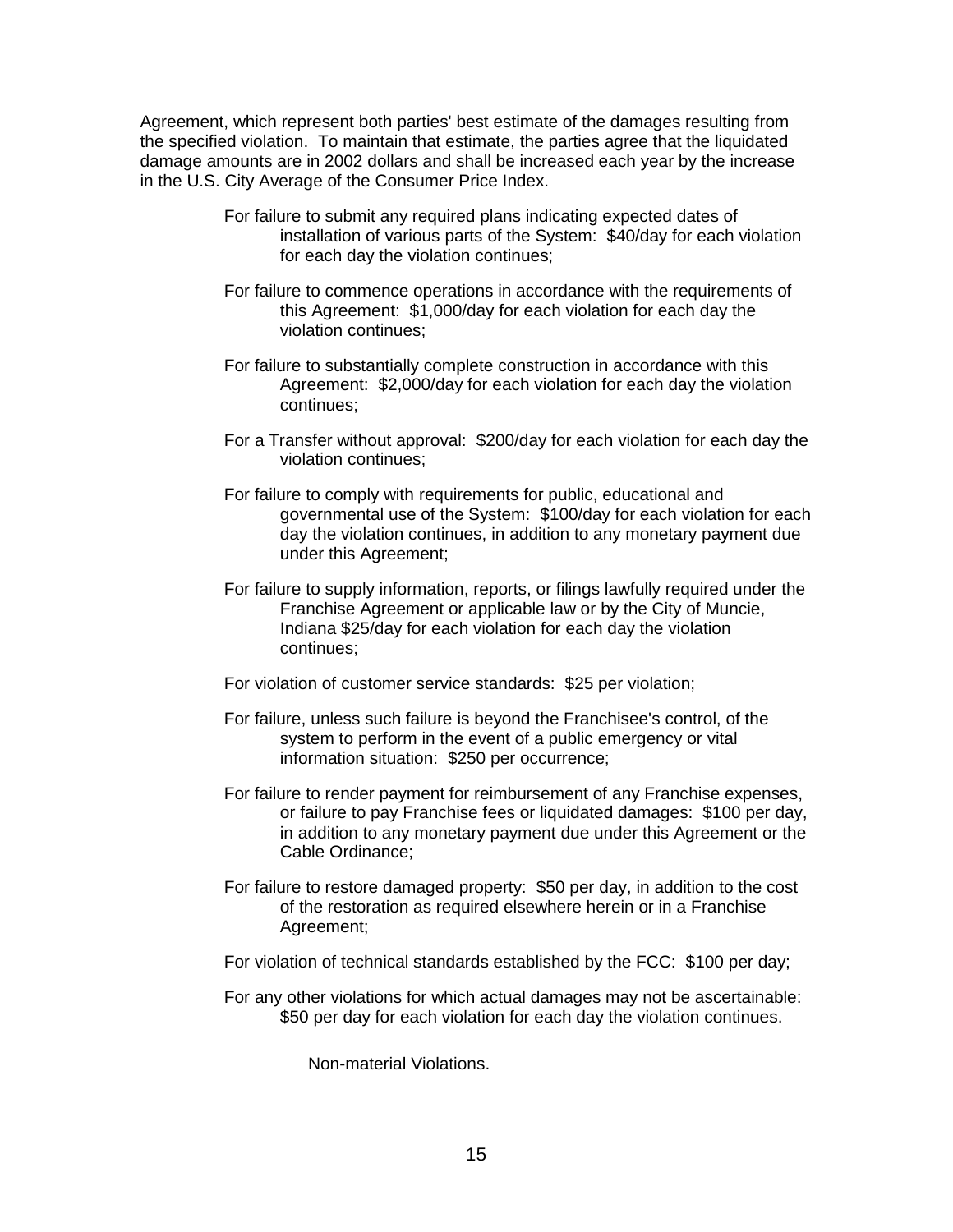The Franchising Authority agrees that it is not its intention to subject the Grantee to penalties, fines, forfeitures or revocation of the Franchise for so-called "non-material" breach(es) or violation(s) of the Franchise, which shall include, but not be limited, to the following:

- (1) In instances or for matters where a violation or a breach of the Franchise by the Grantee was good faith error that resulted in no, or minimal, negative impact on the Customers within the Franchise Area; or
- (2) Where there existed circumstances reasonably beyond the control of the Grantee and which precipitated a violation by the Grantee of the Franchise, or which were deemed to have prevented the Grantee from complying with a term or condition of the Franchise.

#### SECTION I2 Miscellaneous Provisions

12.1 Force Majeure The Franchisee shall not be deemed in default of provisions of the Agreement or the Cable Ordinance where performance was rendered impossible by war or riots, labor strikes or civil disturbances, floods, or other causes beyond the Franchisee's control, and the Franchise shall not be revoked or the Franchisee penalized for such noncompliance, provided that the Franchisee takes immediate and diligent steps to bring itself back into compliance and to comply as soon as possible under the circumstances with the Franchise without unduly endangering the health, safety, and integrity of thee Franchisee's employees or property, or the health, safety, and integrity of the public, Public Rights-of-Way, public property, or private property.

12.2 Notice. All notices shall be in writing and shall be sufficiently given and served upon the other party by hand delivery, first class mail, registered or certified, return receipt requested, postage prepaid, or by facsimile with confirmed transmission and addressed as follows:

| The Franchising Authority: | City of Muncie, Indiana<br><b>Attn: City Controller</b><br>300 North High Street<br>Muncie, IN 47308<br>Facsimile: (765) 747-4721                       |
|----------------------------|---------------------------------------------------------------------------------------------------------------------------------------------------------|
| The Grantee:               | Comcast of Muncie<br>General Manager<br>333 E. Main Street<br>Muncie, IN 47305<br>Facsimile: (765) 284-9536                                             |
| With a copy to:            | <b>Comcast Cablevision, Midwest Division</b><br>Vice President of Government Affairs<br>29777 Telegraph Road, Suite 4400-B<br>Southfield, MI 48037-5155 |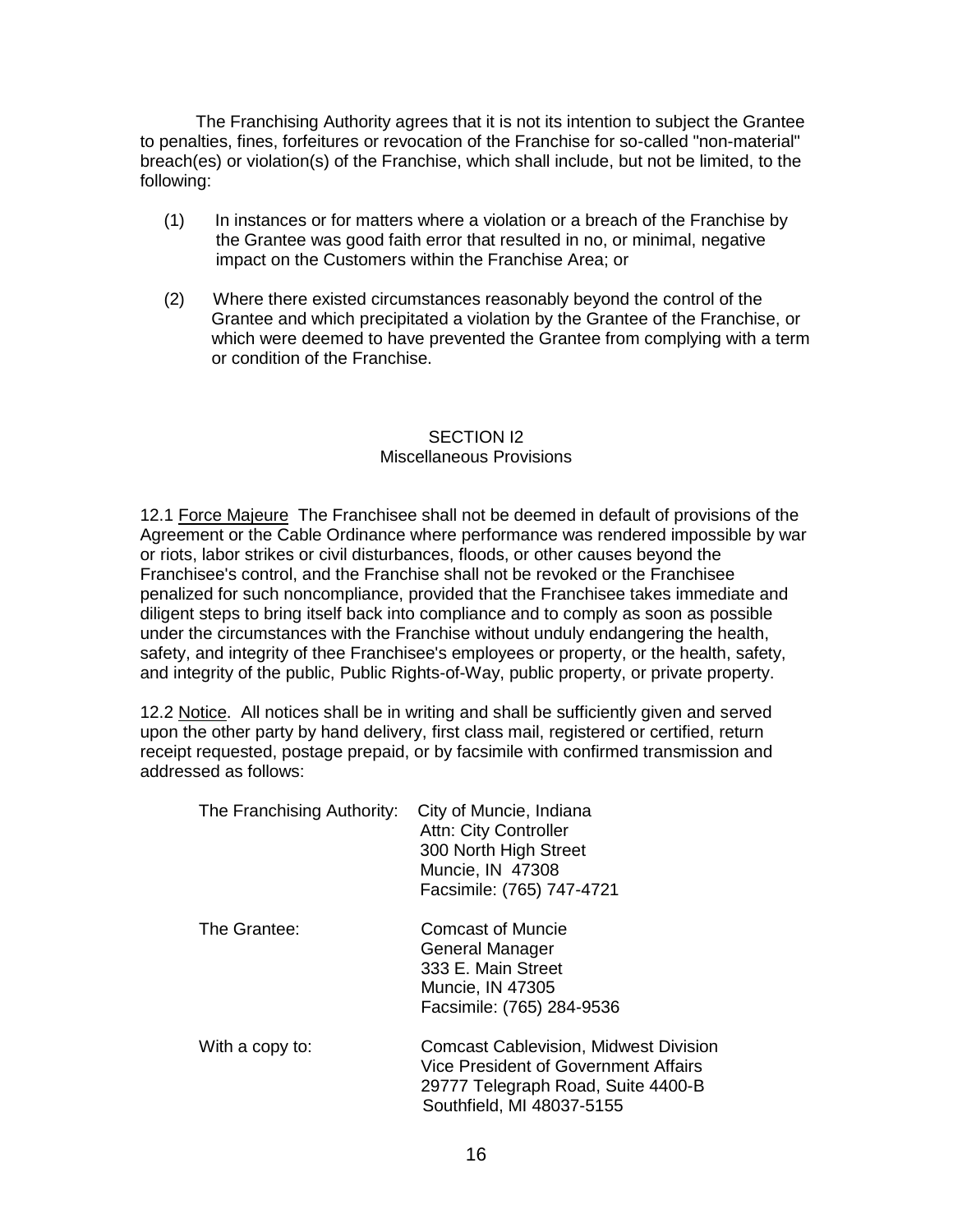12.3. Entire Agreement. This Franchise Agreement, including all Exhibits, embodies the entire understanding and agreement of the Franchising Authority and the Grantee with respect to the subject matter hereof. All ordinances or parts of ordinances or other agreements between the Grantee and the Franchising Authority that are in conflict with the provisions of this Franchise Agreement are hereby declared invalid and superseded.

12.4. Severabilily. If any section, subsection, sentence, clause, phrase, or other portion of this Franchise Agreement is, for any reason, declared invalid, in whole or in part, by any court, agency, commission, legislative body, or other authority of competent jurisdiction, such portion shall be deemed a separate, distinct, and independent portion. Such declaration shall not affect the validity of the remaining portions hereof, which other portions shall continue in full force and effect.

12.5. Governing Law. This Franchise Agreement shall be deemed to be executed in the City of Muncie, County of Delaware, State of Indiana, and shall be governed in all respects, including validity, interpretation and effect, and construed in accordance with, the laws of the State of Indiana as applicable to contracts entered into and performed entirely within the State.

12.6. Modification. No provision of this Franchise Agreement shall be amended or otherwise modified, in whole or in part, except by an instrument, in writing, duly executed by the Franchising Authority and the Grantee, which amendment shall be authorized on behalf of the Franchising Authority through the adoption of an appropriate resolution or order by the Franchising Authority, as required by applicable law.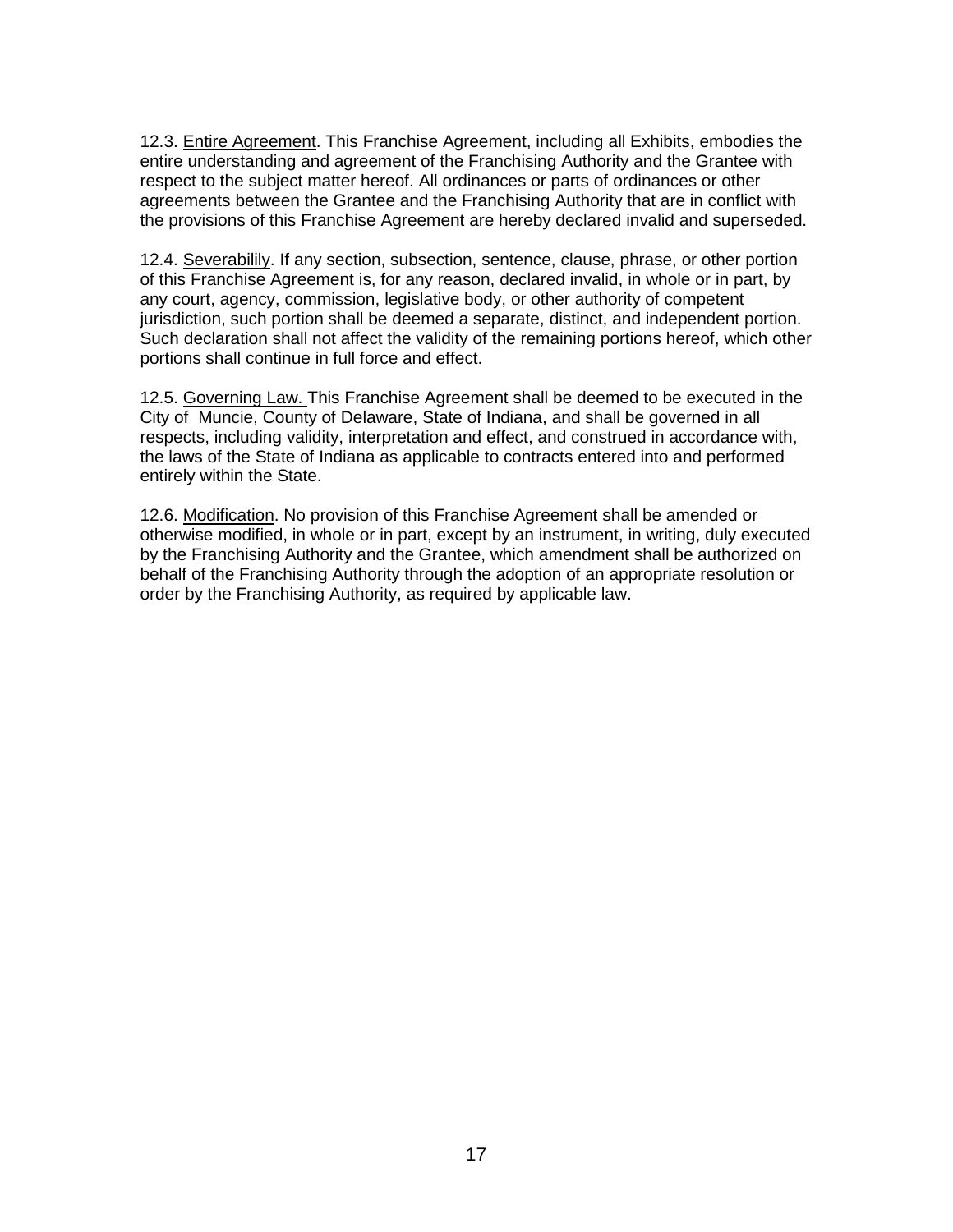RECOMMENDED TO THE CITY OF MUNCIE by the Cable Television Commission:

\_\_\_\_\_\_\_\_\_\_\_\_\_\_\_\_\_\_\_\_\_\_\_\_\_\_\_\_ \_\_\_\_\_\_\_\_\_\_\_\_\_\_\_\_\_\_\_\_\_\_\_\_\_\_\_\_

\_\_\_\_\_\_\_\_\_\_\_\_\_\_\_\_\_\_\_\_\_\_\_\_\_\_\_\_ \_\_\_\_\_\_\_\_\_\_\_\_\_\_\_\_\_\_\_\_\_\_\_\_\_\_\_\_ James Hendershot, Cable Commission Steven D. Murphy, Cable Commission

John K. Parker, Cable Commission Marla K. Templeton, Cable Commission

\_\_\_\_\_\_\_\_\_\_\_\_\_\_\_\_\_\_\_\_\_\_\_\_\_\_\_\_ Alan R. Richardson, Chairperson Cable Commission

THE RECOMMENDED FRANCHISE AGREEMENT IS HEREBY APPROVED by the Mayor of Muncie.

\_\_\_\_\_\_\_\_\_\_\_\_\_\_\_\_\_\_\_\_\_\_\_\_\_\_\_\_ Dan C. Canan, Mayor

IN WITNESS WHEREOF, this Franchise Agreement has been executed by the duly authorized representatives of the parties as set forth below, as of this \_\_\_\_\_ day of \_\_\_\_\_\_\_\_\_\_\_\_\_\_\_\_, 2002.

\_\_\_\_\_\_\_\_\_\_\_\_\_\_\_\_\_\_\_\_\_\_\_\_\_\_\_\_ \_\_\_\_\_\_\_\_\_\_\_\_\_\_\_\_\_\_\_\_\_\_\_\_\_\_\_\_ Charles K. Bebout, Board of Public Works Sally Kirk, Board of Public Works

\_\_\_\_\_\_\_\_\_\_\_\_\_\_\_\_\_\_\_\_\_\_\_\_\_\_\_\_ Elizabeth A. DeVoe, Chairperson Board of Public Works

Comcast Cablevision of Muncie, L.P.

By: Comcast Cablevision of Muncie, LLC, its general partner

 By Comcast Cablevision Corporation of California, LLC, its sole member By: Comcast Cable Communications, Inc., its sole member

Attest:

 $\mathsf{By:}$ 

Witness **David A. Scott** President, Midwest Division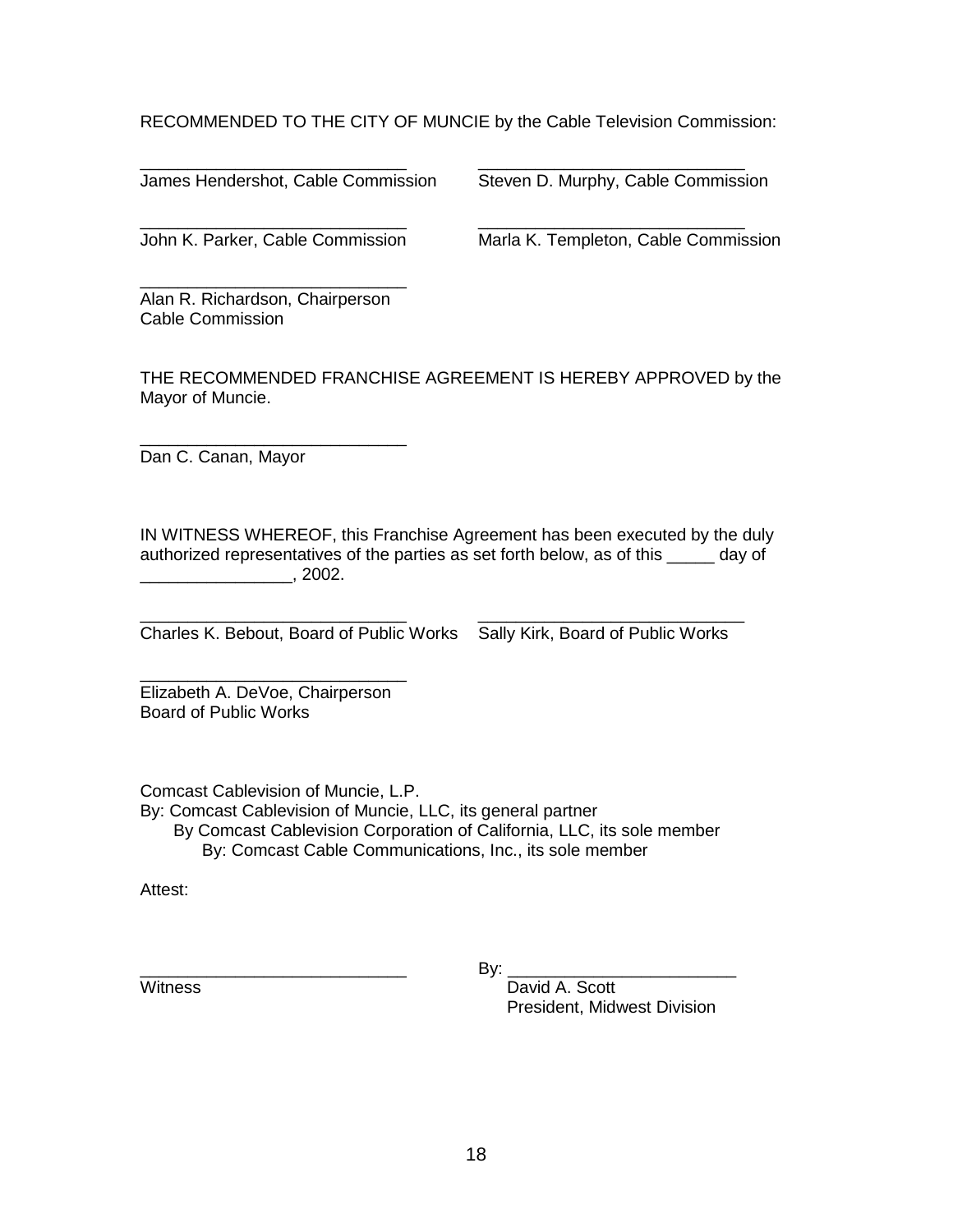### **APPENDIX A**

### **EDUCATIONAL ACCESS CHANNEL POLICY**

1. The City of Muncie (City) will retain Four (4) PEG channels to be used at the City's discretion. Further, one additional channel shall be held in reserve for Educational or Governmental use. The reserved channel shall be activated per the terms of the franchise agreement.

2. If the City determines that the channel held in reserve is needed for an educational or governmental access channel, it shall give the Grantee ninety days written notice.

3. In order to continue to receive the privilege of utilizing an educational access channel, the City and the Commission hereby establish a procedure to enforce such standards:

- a. Each entity which has a discrete, dedicated channel shall provide to the City, to the Commission and to the Grantee a written plan for the utilization of the channel, such plan to be submitted prior to June 1, 2002.
- b. The Commission shall review all plans submitted, and shall either approve the plan, or return the plan for modification. Each entity must have an approved plan in place prior to November 1, 2002.
- c. Each entity shall have until September 1, 2003 to implement its plan.
- d. If an entity does not submit a plan by June 1, 2002, or if it does not have an approved plan in place prior to November 1, 2002, or if it does not successfully implement its plan prior to September 1, 2003, the City or the Grantee may inform the Commission that the entity's privileges with respect to the channel may be revoked or that the entity be required to share its channel. The Commission may schedule a hearing at this time on the issues raised by the City or the Grantee. The written request must specify any alleged deficiencies. In the event of such request, the entity shall receive written notice of the alleged deficiencies and shall be given sixty (60) days to cure the alleged deficiencies. After sixty (60) days, if the requesting party believes that the deficiencies have not been corrected, it shall so notify the Commission in writing, and the Commission shall schedule a hearing to determine whether the Commission should recommend to the City that the privileges should be continued, or that the privileges should be modified or revoked. After the Commission makes its recommendation, the Mayor of the City may change an entity's privileges by revoking the channel, or by requiring that an entity share a channel. If a channel is revoked, the Mayor may return the channel to Comcast or may reallocate the channel to other entities which can meet the standards.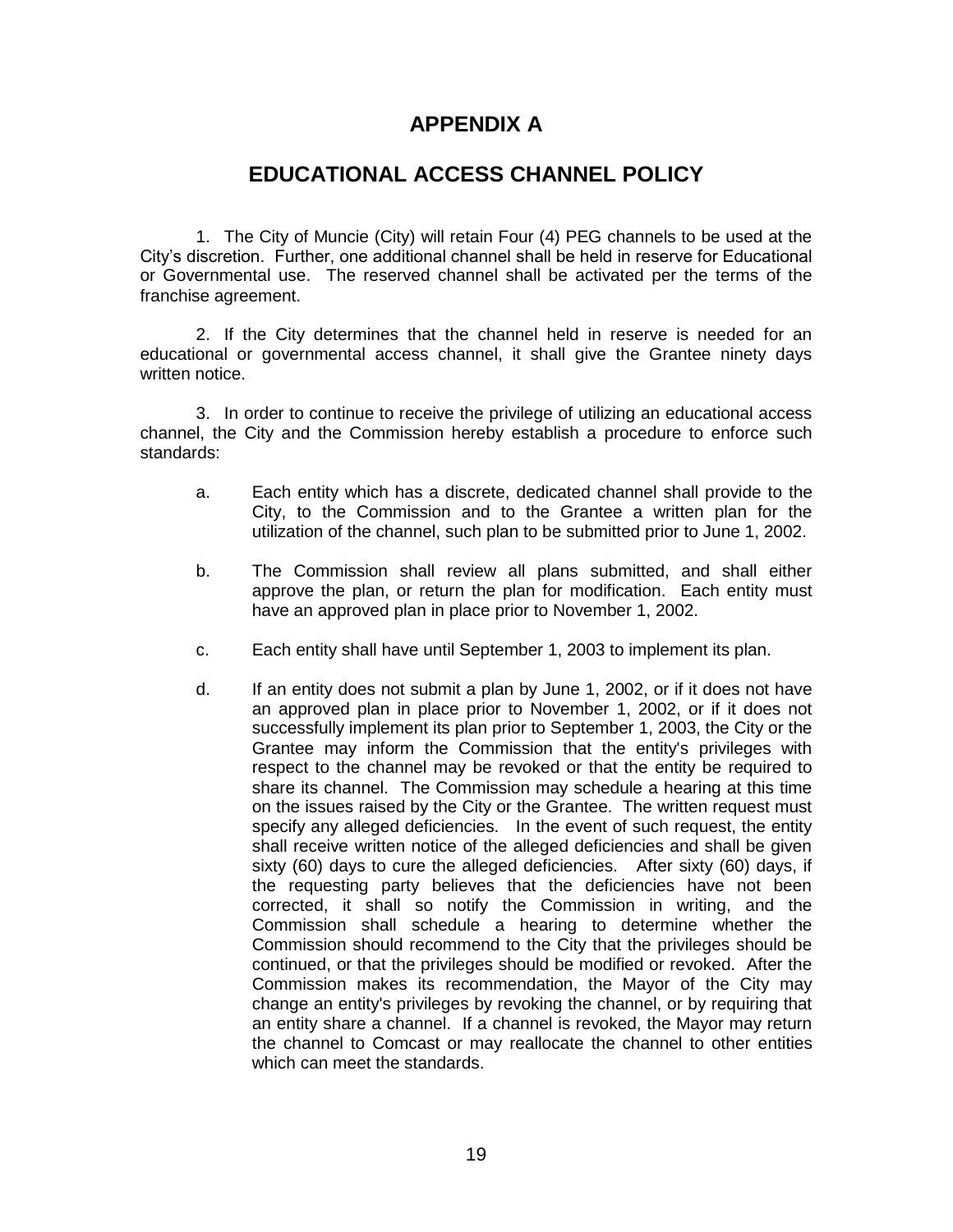- e. Any school corporation which does not have privileges and wishes to be granted time on a channel may submit a Plan to the Commission for its review. The Plan will set forth how and when the entity will meet the standards set forth below.
- f. The following are the minimum standards necessary for a school corporation to continue or be granted its privileges with respect to a channel:
	- 1. These standards shall apply only on days when school is in regular session, and excluding summer vacation.
	- 2. During the times from 8:00 a.m. until 5:00 p.m., Monday through Friday on days when school is in session, channel programming shall contain some locally produced programs, such as news, sporting events, interviews, dramatic presentations, class projects, continuing education, and other programming which either benefits the Community or provides education to the students. During the times from 5:00 p.m. until 10:00 p.m., Monday through Friday on days when school is in session, channel programming shall contain a significant amount of locally produced programs, such as those listed above.
	- 3. Beginning with the 2002-03 school year, each entity which has a channel or shares a channel shall submit to the Commission on a monthly basis, on or before the  $15<sup>th</sup>$  day of the following month, a log or a summary of its programming. The Commission shall meet in public on or about the  $15<sup>th</sup>$  day of October, December, February and April, to review the logs or summaries and to hear from the public and from each entity regarding its programming, with the goal to increase the quality and quantity of locally produced programming.

4. The Commission will entertain grant applications from Muncie Community Schools and Muncie Burris School for funding of specific needs directly related to the operation of their channels. All grant requests approved by the commission will be sent on to the Mayor for final approval.